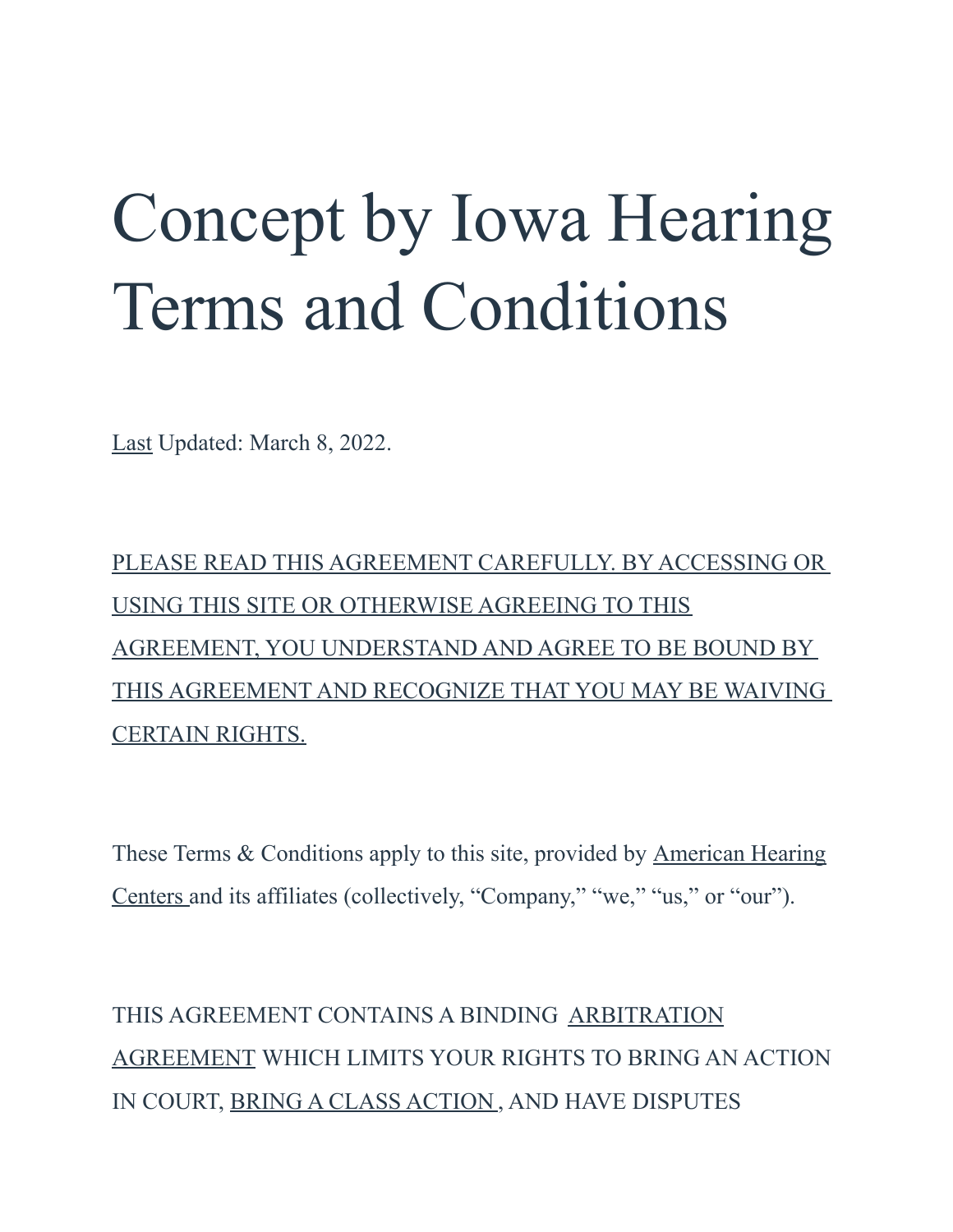DECIDED BY A JUDGE OR JURY, AS WELL AS PROVISIONS THAT [LIMIT OUR LIABILITY](https://iowahearing.alpacaaudiology.com/american-hearing-centers-terms-and-conditions/#liability) TO YOU.

YOUR CONTINUED USE OF THIS SITE IS SUBJECT TO YOUR CONTINUED COMPLIANCE WITH THIS AGREEMENT. IF YOU DO NOT AGREE TO BE BOUND BY THIS AGREEMENT, YOU MAY NOT USE THIS SITE.

CONTINUED ACCESS AND USE OF ANY SITE AFTER CHANGES HAVE BEEN MADE TO THIS AGREEMENT CONSTITUTES YOUR ACCEPTANCE OF THE REVISED AGREEMENT THEN IN EFFECT. YOU AGREE THAT YOU WILL REVIEW THIS AGREEMENT PERIODICALLY AND THAT YOU SHALL BE BOUND BY THIS AGREEMENT AND ANY MODIFICATIONS TO IT.

We may make improvements and/or changes in any products or services described on the Sites, add new features, or terminate a Site at any time without notice.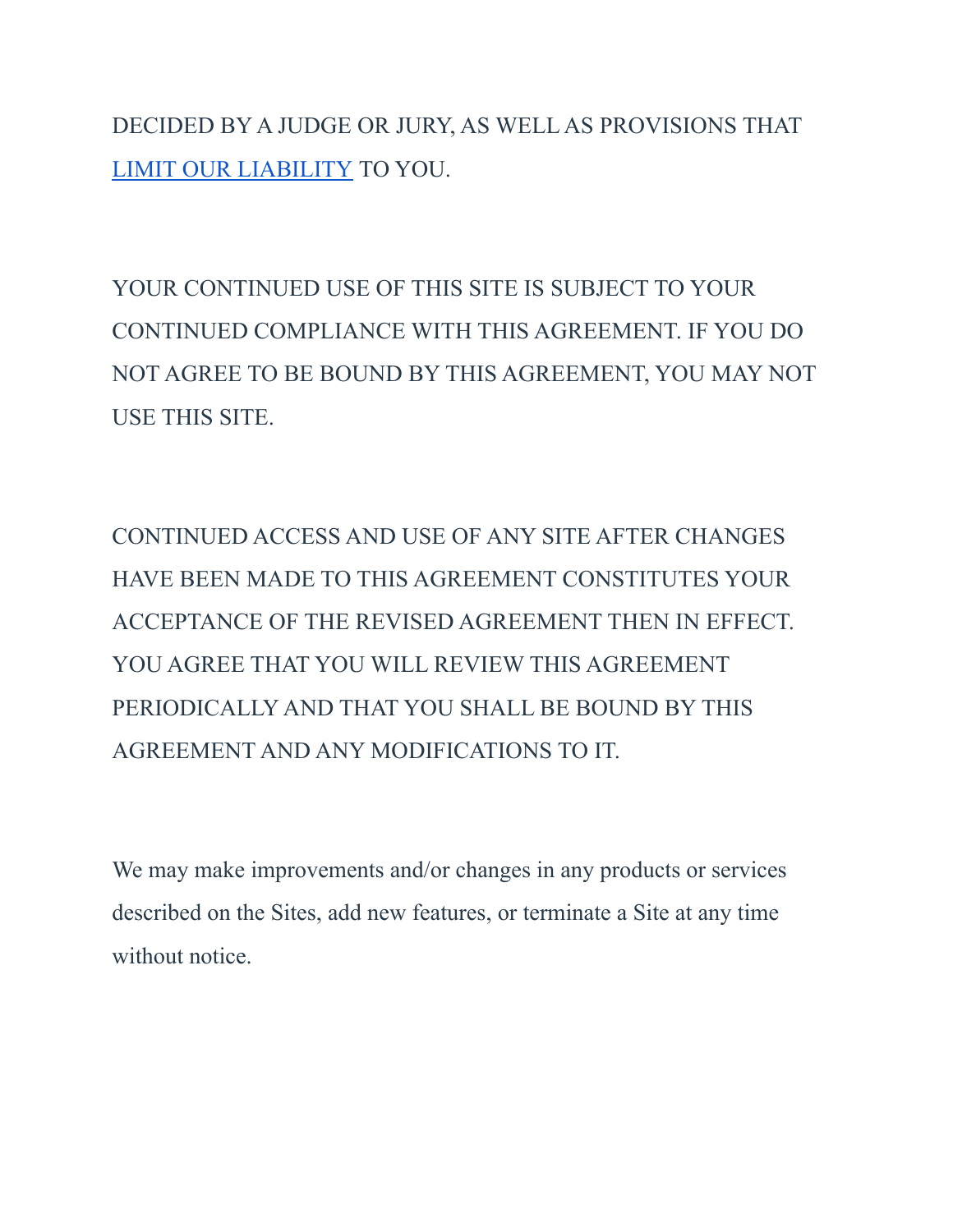We are committed to making Sites accessible for all users and will continue to take steps necessary to ensure compliance with applicable laws. If you have difficulty accessing any content, feature, or functionality of a Site, please [contact us.](https://iowahearing.alpacaaudiology.com/contact)

#### **What's Contained in This Agreement**

Click on the links below to jump to that section of the Agreement.

- [Our Intellectual Property Rights](https://iowahearing.alpacaaudiology.com/american-hearing-centers-terms-and-conditions/#intellectual)
- [Your Authorized Use of Our Sites](https://iowahearing.alpacaaudiology.com/american-hearing-centers-terms-and-conditions/#authorized)
- [Downloads](https://iowahearing.alpacaaudiology.com/american-hearing-centers-terms-and-conditions/#downloads)
- [WiFi Access](https://iowahearing.alpacaaudiology.com/american-hearing-centers-terms-and-conditions/#wifi)
- [Text Message Marketing](https://iowahearing.alpacaaudiology.com/american-hearing-centers-terms-and-conditions/#text)
- [Accounts](https://iowahearing.alpacaaudiology.com/american-hearing-centers-terms-and-conditions/#account)
- [eCommerce](https://iowahearing.alpacaaudiology.com/american-hearing-centers-terms-and-conditions/#eCommerce)
- [Descriptions, Testimonials, Opinions](https://iowahearing.alpacaaudiology.com/american-hearing-centers-terms-and-conditions/#description)
- [Third-Party Content and Links](https://iowahearing.alpacaaudiology.com/american-hearing-centers-terms-and-conditions/#thirdparty)
- [Copyright Infringement Notices](https://iowahearing.alpacaaudiology.com/american-hearing-centers-terms-and-conditions/#copyright)
- [Updates to this Agreement](https://iowahearing.alpacaaudiology.com/american-hearing-centers-terms-and-conditions/#agreement)
- [Other Policies](https://iowahearing.alpacaaudiology.com/american-hearing-centers-terms-and-conditions/#policies)
- [Important Legal Terms](https://iowahearing.alpacaaudiology.com/american-hearing-centers-terms-and-conditions/#legal)
- [Termination](https://iowahearing.alpacaaudiology.com/american-hearing-centers-terms-and-conditions/#termination)
- [Children](https://iowahearing.alpacaaudiology.com/american-hearing-centers-terms-and-conditions/#children)
- [Disclaimer of Medical Advice](https://iowahearing.alpacaaudiology.com/american-hearing-centers-terms-and-conditions/#medical)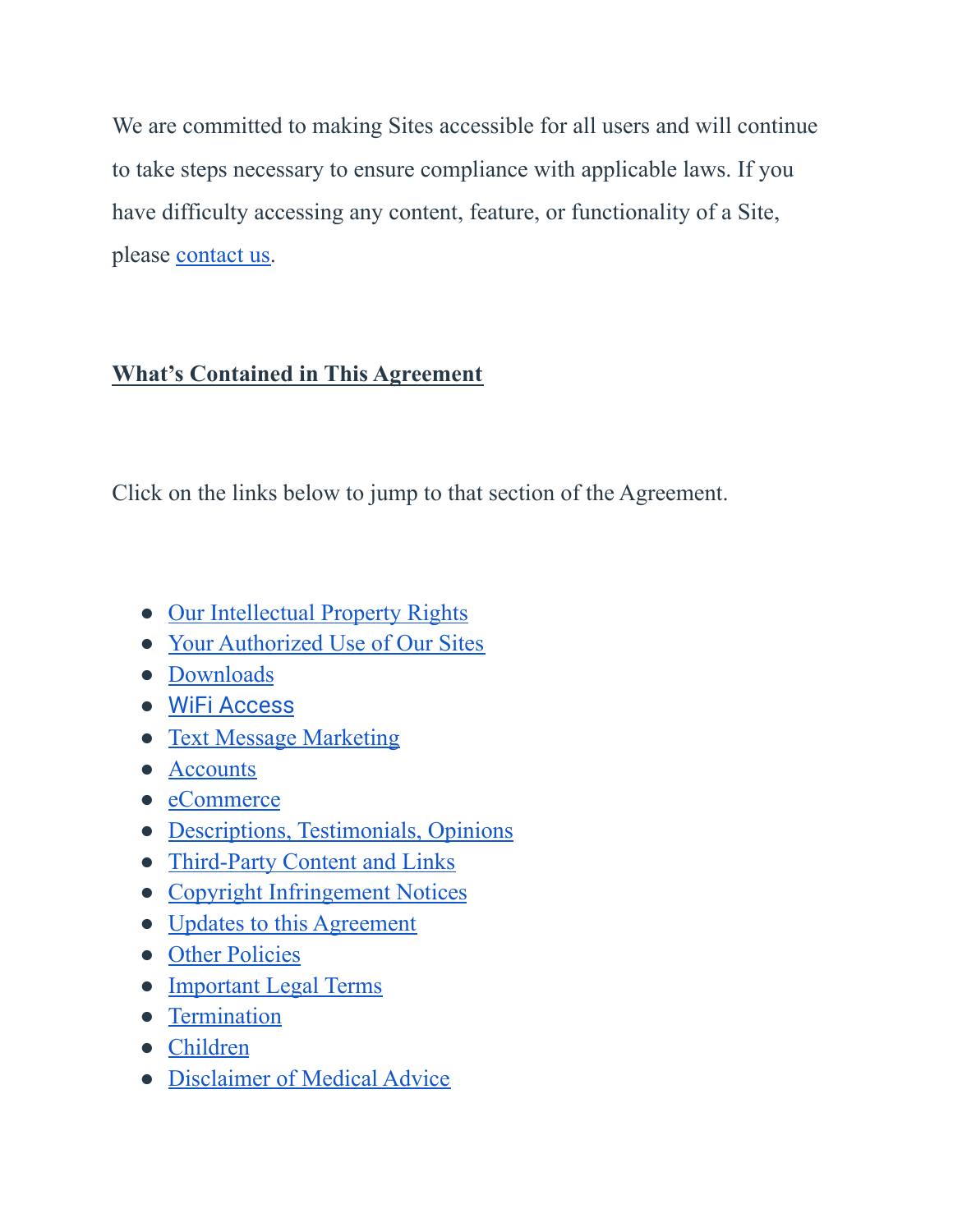- [Disclaimer of Warranty](https://iowahearing.alpacaaudiology.com/american-hearing-centers-terms-and-conditions/#warranty)
- [Limitation of Liability](https://iowahearing.alpacaaudiology.com/american-hearing-centers-terms-and-conditions/#liability)
- [Indemnity](https://iowahearing.alpacaaudiology.com/american-hearing-centers-terms-and-conditions/#indemnity)
- [New Jersey Residents](https://iowahearing.alpacaaudiology.com/american-hearing-centers-terms-and-conditions/#residents)
- [Consent to Communication](https://iowahearing.alpacaaudiology.com/american-hearing-centers-terms-and-conditions/#communication)
- [Severability](https://iowahearing.alpacaaudiology.com/american-hearing-centers-terms-and-conditions/#severability)
- [Disputes, Arbitration and Class Action Waiver](https://iowahearing.alpacaaudiology.com/american-hearing-centers-terms-and-conditions/#dispute)
- [Contacting Us](https://iowahearing.alpacaaudiology.com/american-hearing-centers-terms-and-conditions/#contact)

# Complete Agreement

# Our Intellectual Property Rights

All names, logos, text, designs, graphics, trade dress, characters, interfaces, code, software, images, sounds, videos, photographs and other content appearing in or on the Sites (the "Content") are protected intellectual property of, or used with permission or under license by, our Company. Such Content may be protected by copyright, trademark, patent or other proprietary rights and laws. This includes the entire Content of each Site, copyrighted and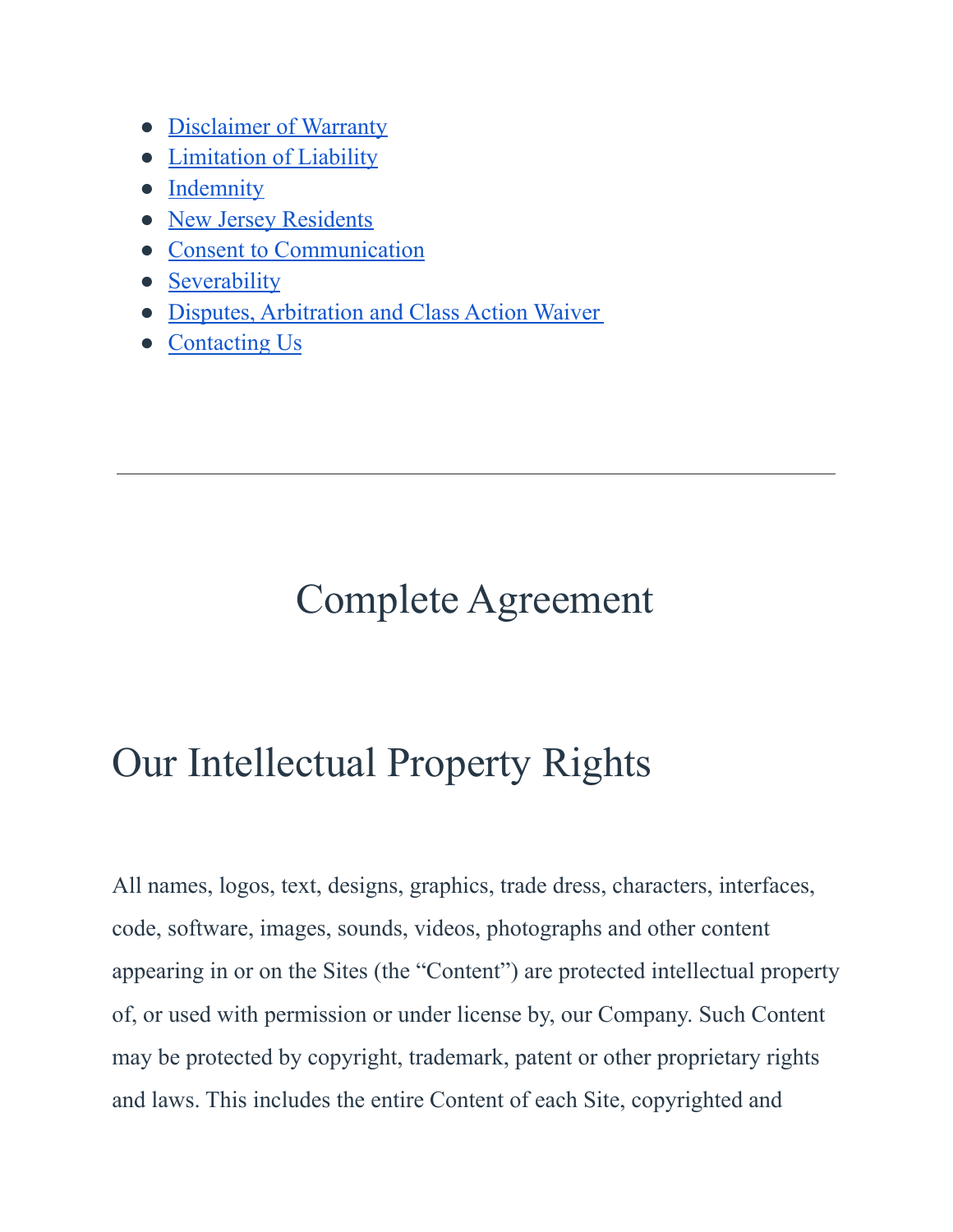protected as a collective work. All intellectual property rights associated with the Sites, and related goodwill, are proprietary to us or our licensors. You do not acquire any right, title or interest in any Content by accessing or using the Sites. Any rights not expressly granted herein are reserved. Except as set forth below, the use of any Content available on a Site is strictly prohibited.

Subject to your compliance with this Agreement, we grant you a limited license to access and use the Sites and their Content for personal or informational purposes. No Content from the Sites may be copied, reproduced, republished, performed, displayed, downloaded, posted, transmitted, or distributed in any way without written permission of the rights owner.

[Back to the Top](https://iowahearing.alpacaaudiology.com/american-hearing-centers-terms-and-conditions/#top)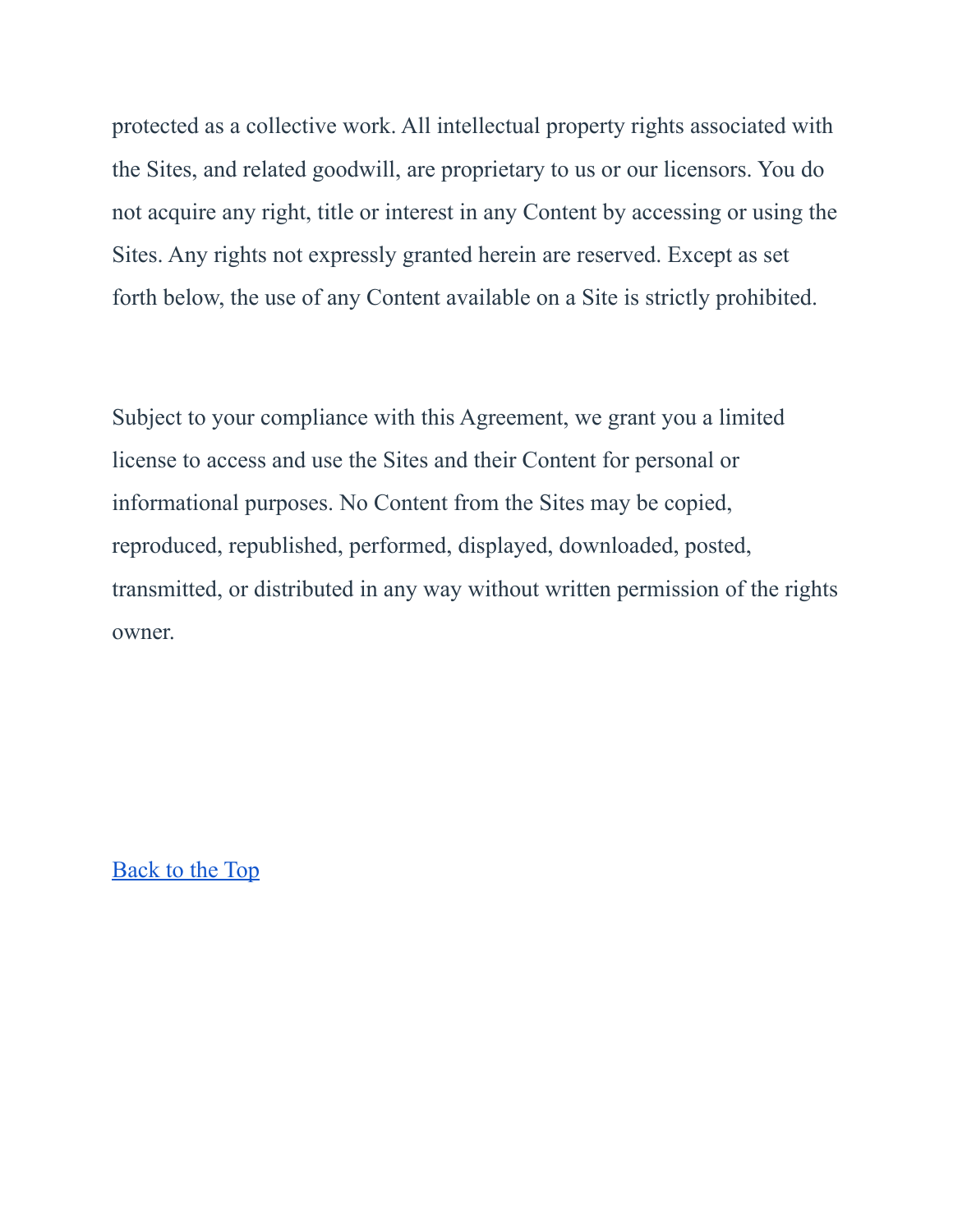# Your Authorized Use Of Our Sites

While using a Site, you are required to comply with all applicable statutes, orders, regulations, rules and other laws. You may not use a Site for any fraudulent or unlawful purpose, and you may not take any action to interfere with a Site or any other party's use of a Site. In addition, we expect users of the Sites to respect the rights and dignity of others. For example, you may not do any of the following without our consent:

Post, upload, share, transmit, distribute, facilitate distribution of or otherwise make available to or through a Site any content that is unlawful, harmful, harassing, defamatory, threatening, intimidating, fraudulent, tortious, vulgar, obscene, hateful, pornographic, spam, discriminatory, violative of privacy or publicity rights, infringing of intellectual property or other proprietary rights, or otherwise objectionable in our sole discretion, including unauthorized or unsolicited advertising;

● Post, upload, share, transmit, distribute, facilitate distribution of or otherwise make available to or through a Site any content that is unlawful, harmful, harassing, defamatory, threatening, intimidating, fraudulent, tortious, vulgar, obscene, hateful, pornographic, spam, discriminatory, violative of privacy or publicity rights, infringing of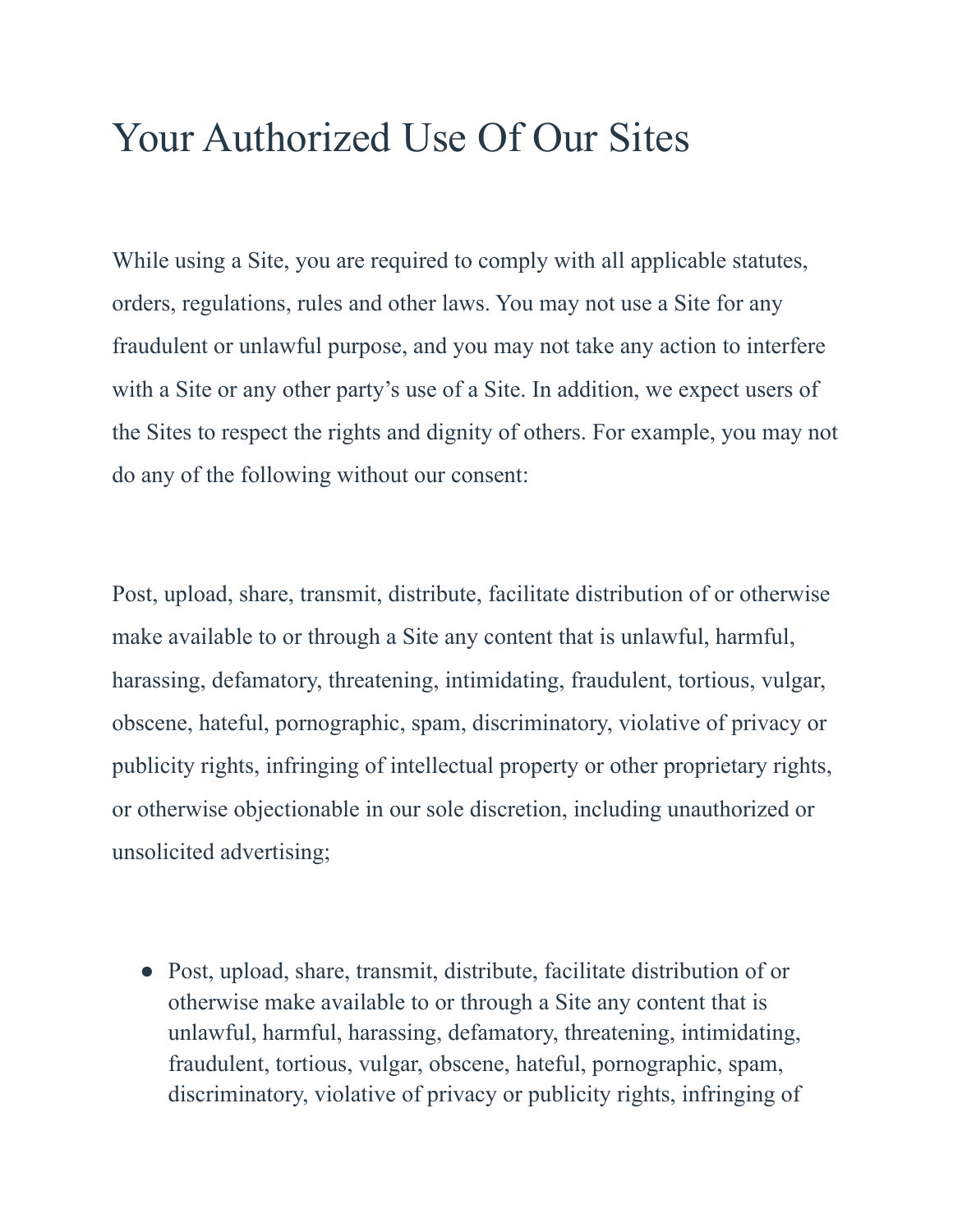intellectual property or other proprietary rights, or otherwise objectionable in our sole discretion, including unauthorized or unsolicited advertising;

- Post to or transmit through the Sites any sensitive personally identifiable information about yourself or third parties, such as social security, credit card or bank account numbers, health or medical information, or other information concerning personal matters, unless specifically requested by us;
- Reproduce, duplicate, copy, publicly display, frame, mirror, sell, resell or otherwise exploit for any commercial purposes, any portion of, use of, or access to a Site;
- Impersonate any person or entity or falsely state or otherwise misrepresent your affiliation with any person or entity in connection with a Site, or express or imply that we endorse any statement you make;
- Violate, or attempt to violate, the security of a Site;
- Disseminate on a Site any viruses, worms, spyware, adware, or other malicious computer code, file or program that is harmful or invasive or is intended to damage or hijack the operation of, or monitor the use of, any hardware, software or equipment;
- Reverse engineer, disassemble, decompile, or otherwise attempt to derive the method of operation of the Sites;
- Build a competitive product or service using the Sites, build a product or service using similar ideas, features, functions, or graphics as the Sites or determine whether the Sites are within the scope of any patent;
- Interfere in any manner with the operation or hosting of the Sites or monitor the availability, performance, or functionality of the Sites;
- Use any data mining, bots, spiders, automated tools or similar data gathering and extraction methods, directly or indirectly, on a Site or to collect any information from a Site or any other user of a Site; or
- Assist or permit any persons in violating this Agreement or other applicable laws or rules governing the use of the Sites.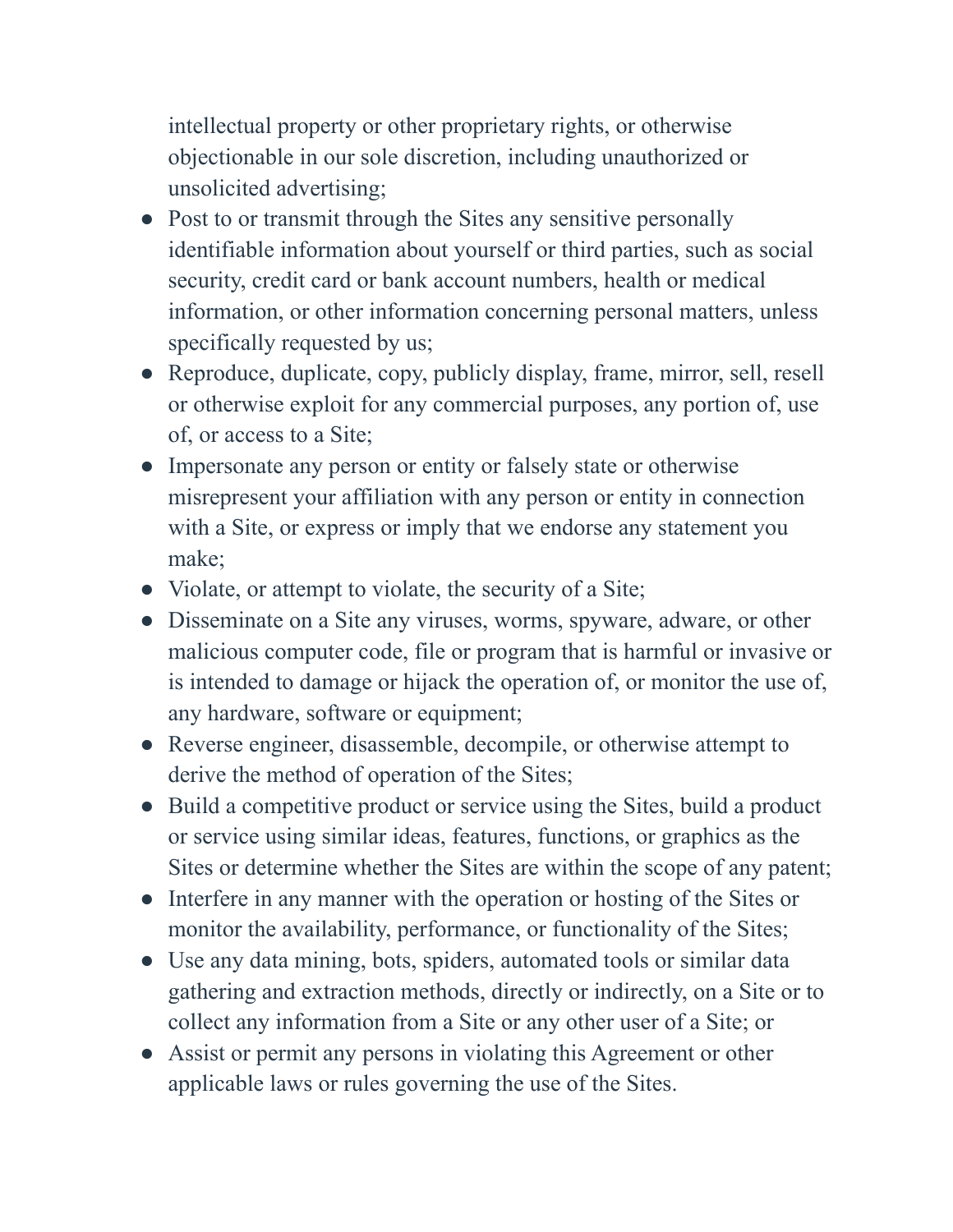Linking: You may not create a link to this website from another website or document without our prior written consent.

[Back to the Top](https://iowahearing.alpacaaudiology.com/american-hearing-centers-terms-and-conditions/#top)

# Downloads

Sites may allow you to download certain Content, applications, software, and other information or materials. The Company makes no representation that such download will be error or malware free or fit for a particular purpose. Certain downloads may be subject to a separate agreement either with the Company or a third party.

[Back to the Top](https://iowahearing.alpacaaudiology.com/american-hearing-centers-terms-and-conditions/#top)

# **Wifi Access**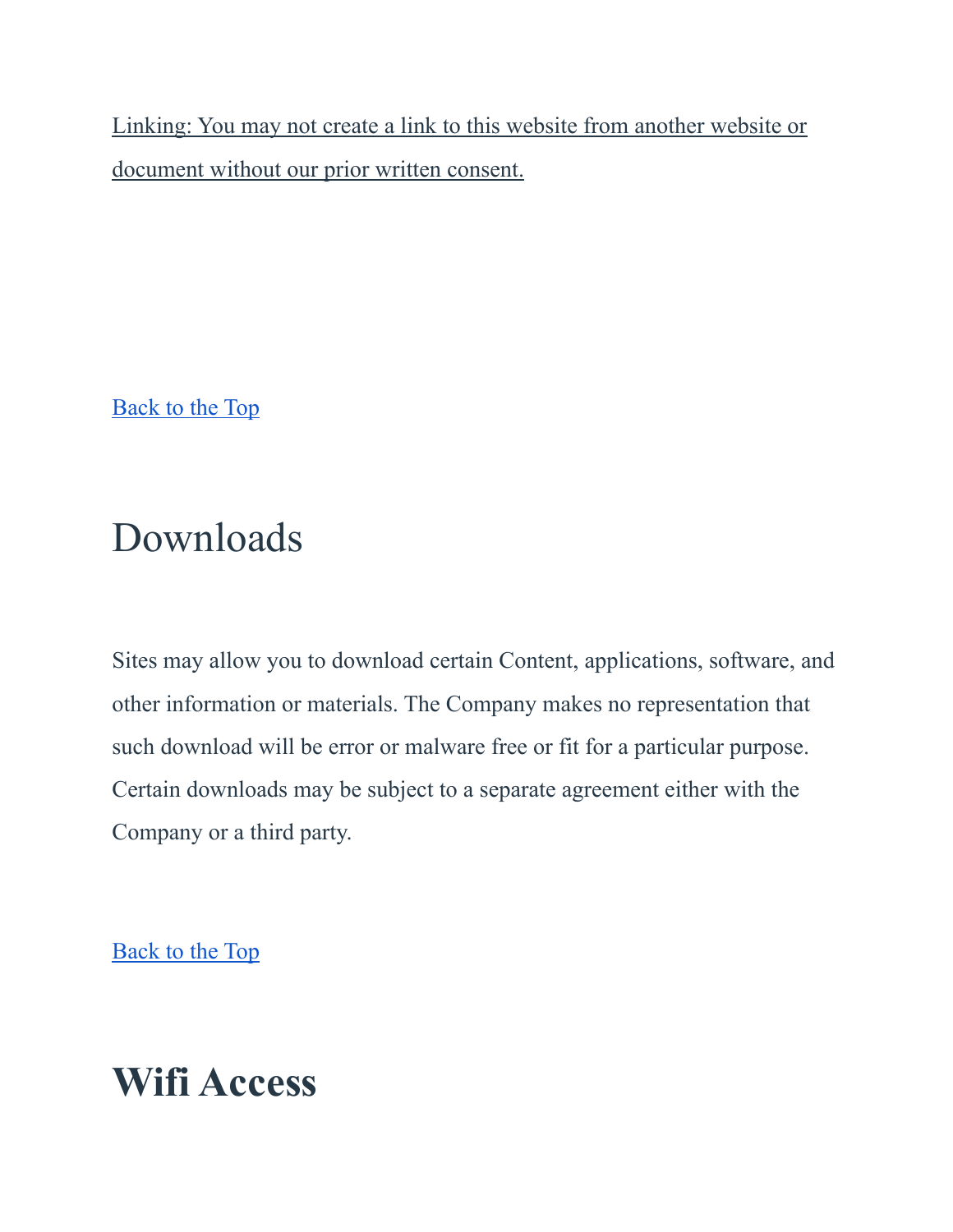We may provide access to WiFi connections or similar network connections to you when you visit one of our locations ("**WiFi**"). BY USING WIFI, YOU ARE AGREEING TO THIS AGREEMENT. Your use of WiFi is subject to this Agreement and permitted only while you comply with this Agreement. We are under no obligation to provide WiFi to you, and may terminate or suspend your access at any time and for any reason. WiFi networks may be open wireless networks and in any case are not intended to be used for transmission of personal, financial, or sensitive information. No network communication is 100% secure, and users should take care when using a generally available WiFi connection. We do not control and are not responsible for data or content that you access or receive via the WiFi. We are not a publisher of third-party content that can be accessed through the Service and are not responsible for any opinions, advice, statements, services or other information provided by third parties and accessible through the Service.

We reserve the right to monitor or store any transmission made through the WiFi, but we have no obligation to do so.

WIFI IS PROVIDED ON AN AS-IS BASIS AND WE MAKES NO REPRESENTATIONS OR WARRANTIES CONCERNING THE AVAILABILITY, FUNCTIONALITY, OR SECURITY OF WIFI.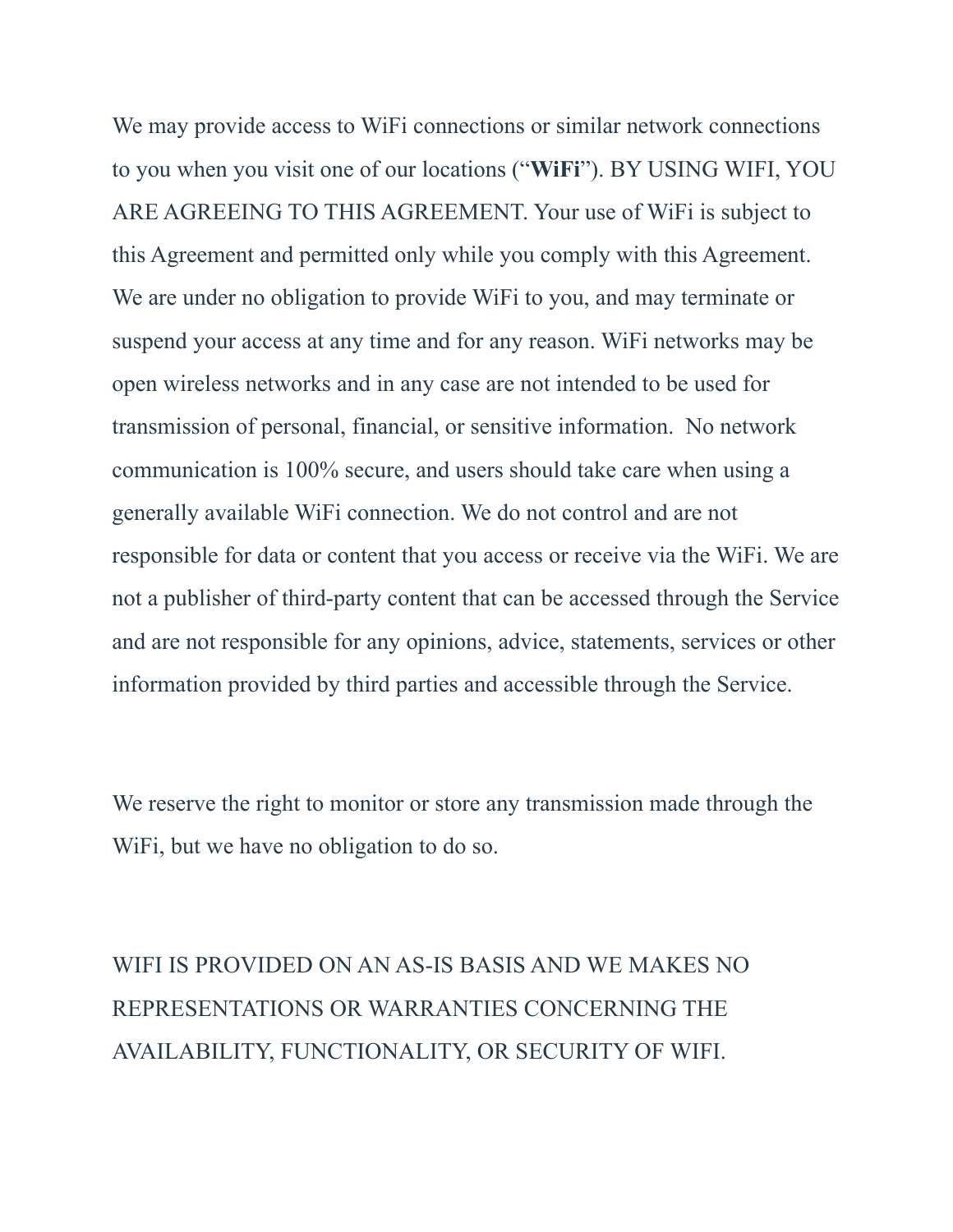### Text Message Marketing

**By participating in a text message campaign, you are agreeing to the [Disputes, Arbitration, and Class Action Waiver](https://iowahearing.alpacaaudiology.com/american-hearing-centers-terms-and-conditions/#dispute) of this Agreement as well as the rest of the terms herein, including the Limitation [of Liability](https://iowahearing.alpacaaudiology.com/american-hearing-centers-terms-and-conditions/#liability) .** You may be able to sign up to a text message marketing campaign from a Site or through another method provided by us. You can opt out of any text message marketing program by replying STOP to the text message. You agree that this is the only means of opting out of such text messages. Message and data rates may apply to any text message marketing program, and consent to a program is not required for any purchase. Text message marketing programs send automated reoccurring texts. Neither the Company nor mobile carriers are liable for delayed or undelivered messages. You must notify us if you give up a telephone number that is subscribed to a text message marketing program or if the number is otherwise reassigned. To do so, or find out more information on our text message marketing programs, co[ntact us](https://iowahearing.alpacaaudiology.com/contact) . Our [Privacy Policy](https://iowahearing.alpacaaudiology.com/privacy) applies to text message marketing programs.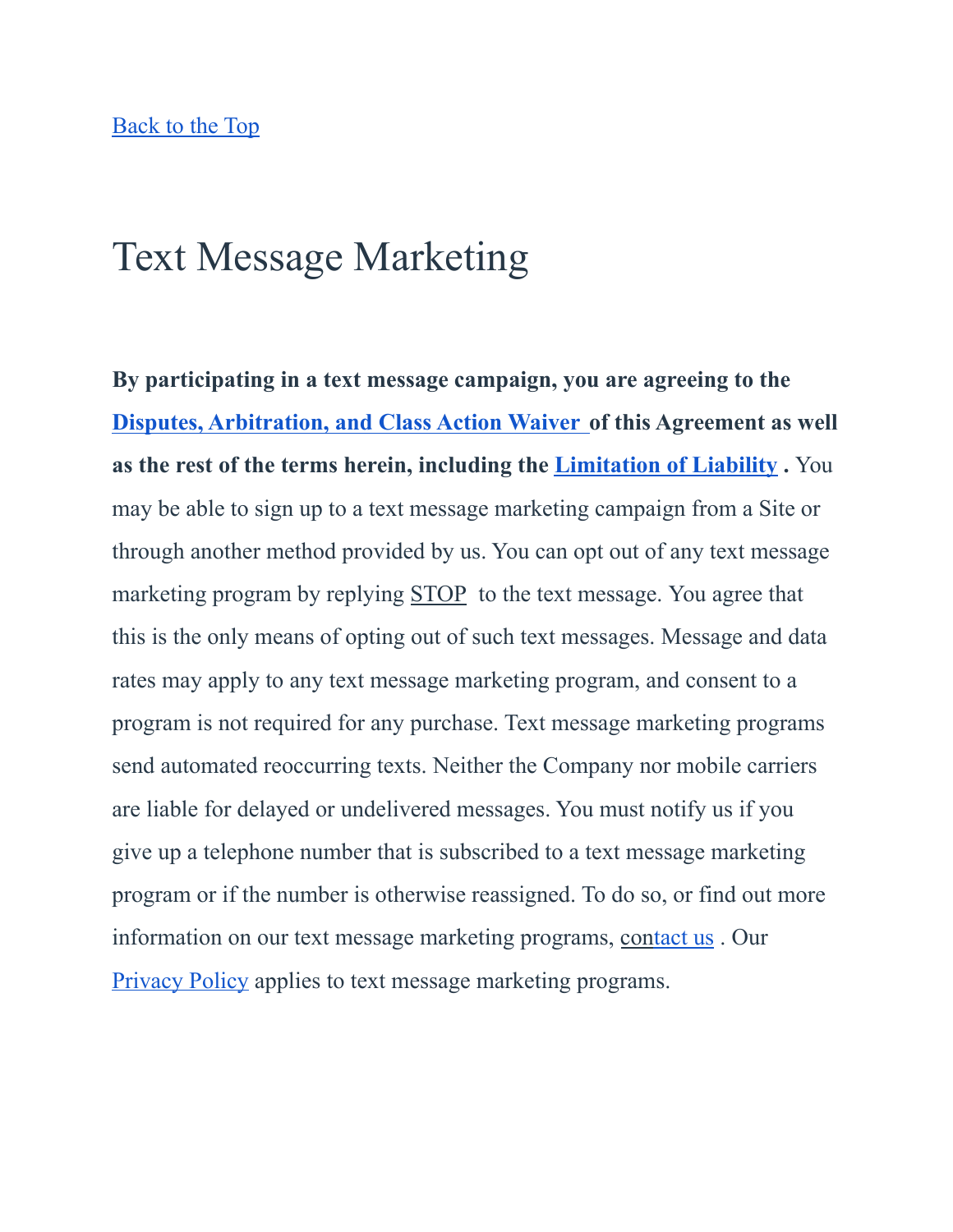### Accounts

Some of our Sites allow you to register for accounts specific to you for ordering and other purposes ("Account").

Certain sections and features of some of the Sites are available only to users who have registered for an Account ("Registered Users"). We may reject, and you may not use, a user ID (or e-mail address) for any reason in our sole discretion. For example, we may reject a user ID (or e-mail address) that is already being used by someone else; that may be construed as impersonating another person; that belongs to another person; that violates the intellectual property or other rights of any person; or that is offensive. You may only have one active Registered User Account on each Site at any given time, and you may not allow other people to use your Account to access a Site.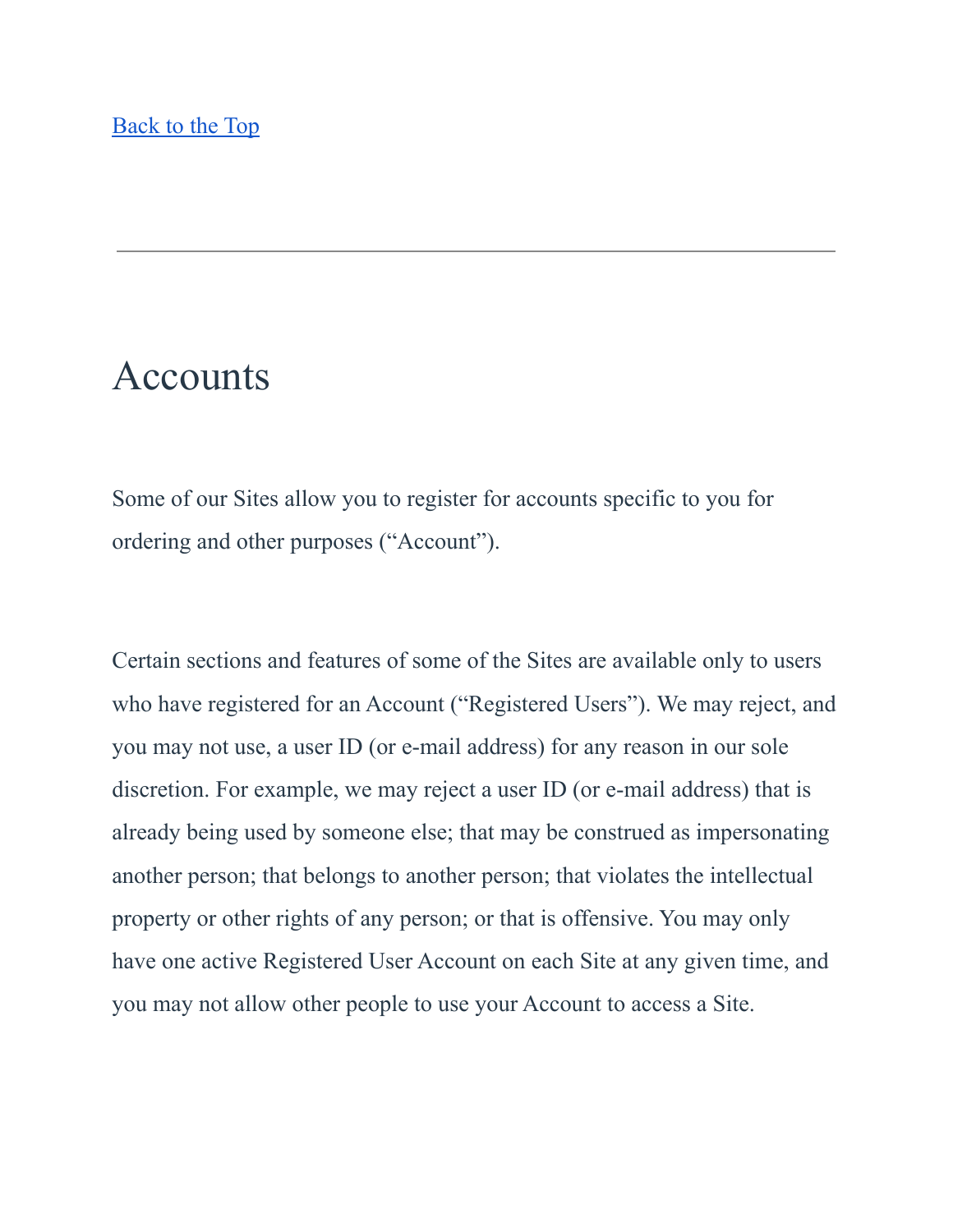If you are a Registered User, we expect you to accurately maintain and update any information about yourself that you have provided to us. You agree that you are responsible for all activities that occur under your Account, and for maintaining the confidentiality of your password and restricting access to your computer so others may not access a Site in violation of this Agreement. In addition, you agree to sign out from your Account at the end of each session if you are using a device that is shared with other people.

You agree to notify us of any unauthorized use of your Registered User username, log-in ID, password or any other breach of security that you become aware of involving or relating to a Site by [contacting us](https://iowahearing.alpacaaudiology.com/american-hearing-centers-terms-and-conditions/#contact) as soon as possible. We reserve the right to take any and all actions we deem necessary or reasonable to maintain the security of our Sites and your Account, including without limitation, terminating your Account, changing your password or requesting information to authorize transactions on your Account. WE EXPLICITLY DISCLAIM LIABILITY FOR ANY AND ALL LOSSES AND DAMAGES ARISING FROM YOUR FAILURE TO COMPLY WITH THIS SECTION.

[Back to the Top](https://iowahearing.alpacaaudiology.com/american-hearing-centers-terms-and-conditions/#top)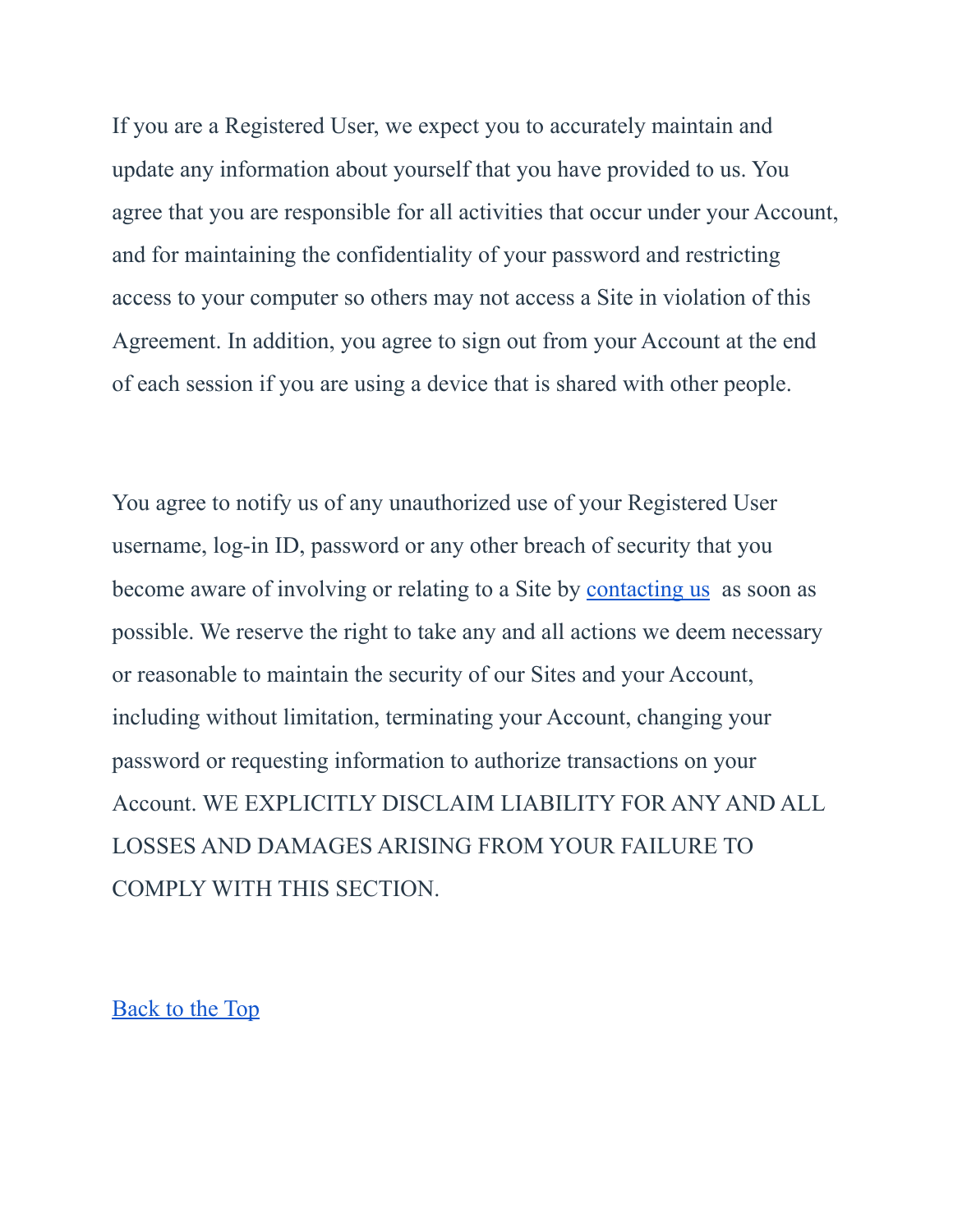### eCommerce

Some of our Sites may allow you to purchase products directly on them ("eCommerce Sites"). This section of the Agreement covers your use of any such eCommerce Sites.

Descriptions and graphic representations of products, which includes services, on Sites are for informational purposes only and may not completely reflect the current product or its packaging. We reserve the right to change product descriptions at any time, and we are not responsible for variations between a product description and the actual product. Technological issues, such as your device settings, may alter how a product appears on an eCommerce Site.

#### **Orders**

We: (a) reserve the right to change the products advertised or offered for sale through an eCommerce Site, the prices or specifications of such products, and any promotional offers at any time without any notice or liability to you or any other person; (b) cannot guarantee that products advertised or offered for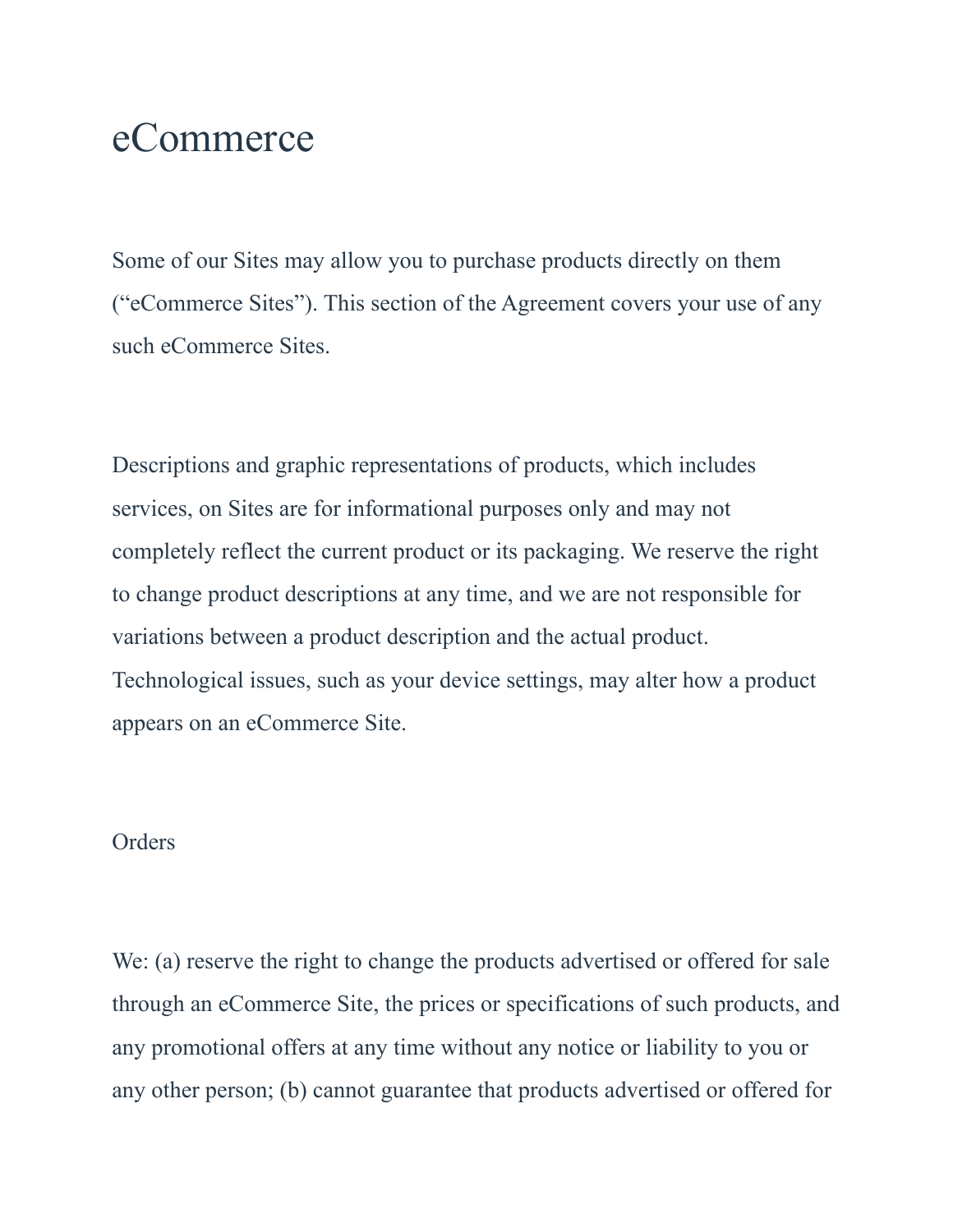sale on an eCommerce Site will be available when ordered or thereafter; (c) reserve the right to limit quantities sold or made available for sale; (d) do not warrant that information on an eCommerce Site (including without limitation product descriptions, colors or photographs) is accurate, complete, reliable, current or error-free; and (e) reserve the right to modify, cancel, terminate or not process orders (including accepted orders) where the price or other material information on an eCommerce Site is inaccurate, where we have insufficient quantities to fulfill an order or for any other reason in our sole discretion. Some jurisdictions may not allow the exclusions and disclaimers of certain implied warranties, so some of the provisions of this section may not apply to you. Unless otherwise indicated, products sold on the eCommerce Sites are intended for end use in the United States and are not labeled or intended for international distribution.

Taxes: If we are legally required to collect sales tax on merchandise you order, the tax amount will be added automatically to your purchase price. On rare occasions an error in our tax database may cause the sales tax charge to be incorrect. If this happens, at any time up to two years from your date of purchase you may [contact us](https://iowahearing.alpacaaudiology.com/contact) for a refund of tax overcharges. This right to a refund is your exclusive remedy for sales tax errors.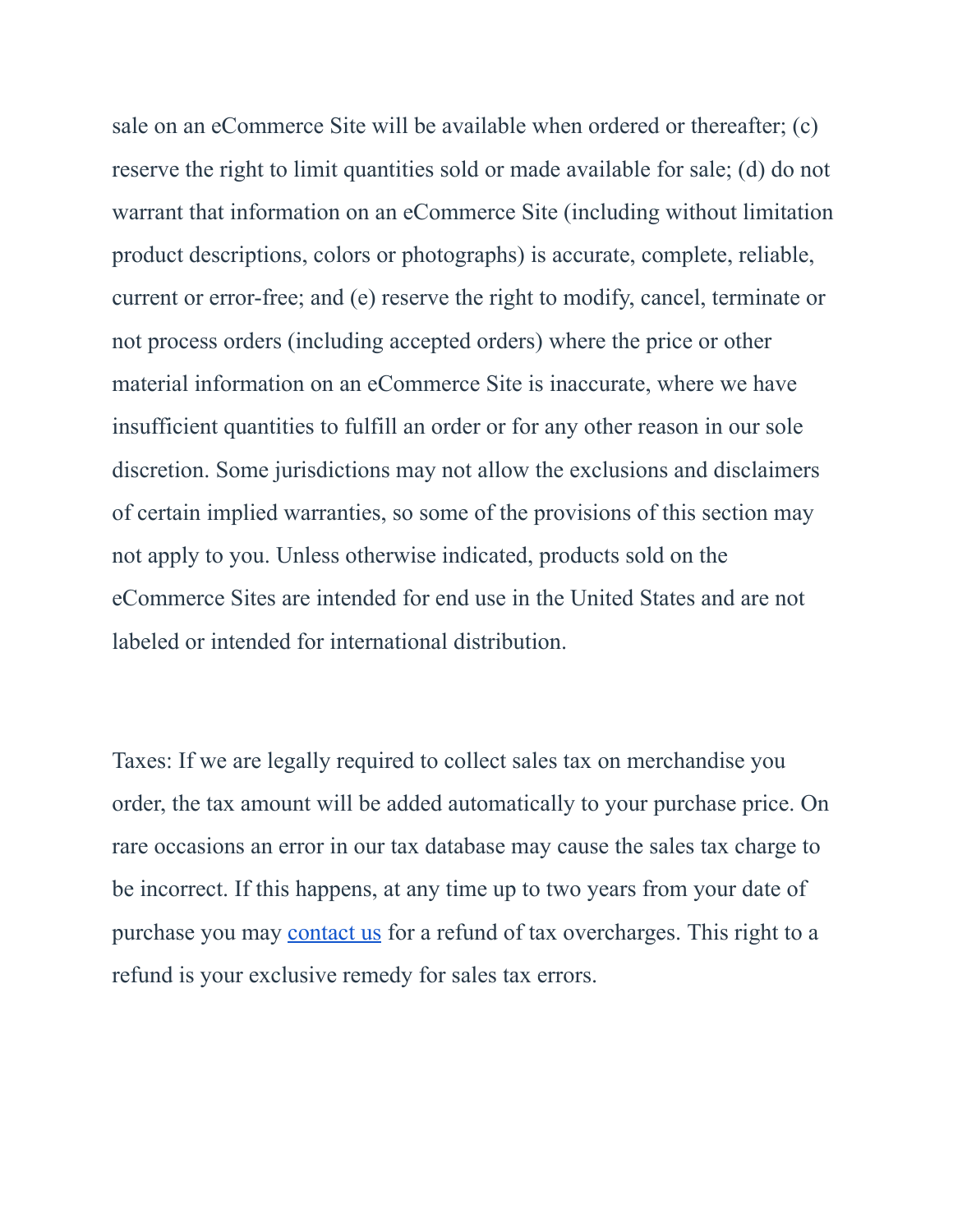Payment Processing: We may use a third-party payment processor to process your payment information, including your payment card data. Be aware that you may be subject to the third-party processor's terms and your information may be subject to their privacy practices.

#### Returns

If you are not satisfied with any product that you purchased through an eCommerce Site, you may be able to return it subject to certain conditions and restrictions.

To request a return, you must contact our customer service department by following the instructions on the Site or in your order.

In your return request, you must indicate the specific product with which you are not satisfied, and include your order number, name, and contact information, as applicable, as well as the reason for your return or exchange request and the new product with which you would like to replace the returned product if you are requesting an exchange.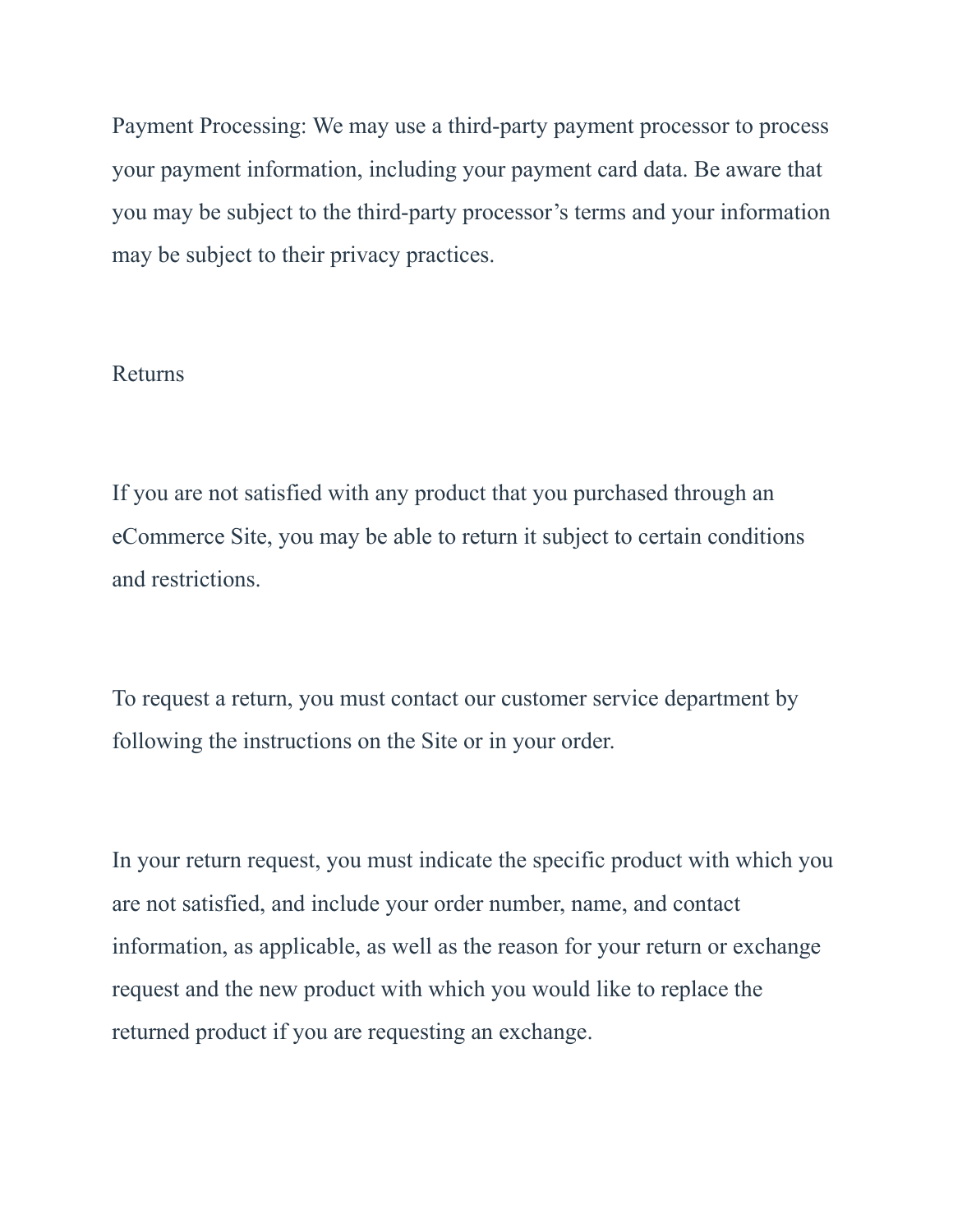If we accept your return request, you must initiate the return of the applicable product within 30 days from the date of your original purchase. Products returned after the 30-day return period will not be accepted.

Products being returned must be in unused and original condition with all original packaging.

Please include the original order confirmation with your return.

Once the product(s) returned is/are received, the same payment card used for the original purchase will be credited.

Products returned within the allowable time will be refunded for the original sale price and applicable tax, not including any shipping charges for the original purchase or return.

To initiate the return of a product, you will need to use a return label that we provide you. Once you repackage the product that you are returning, securely affix the return label to you to your package and drop off your package at a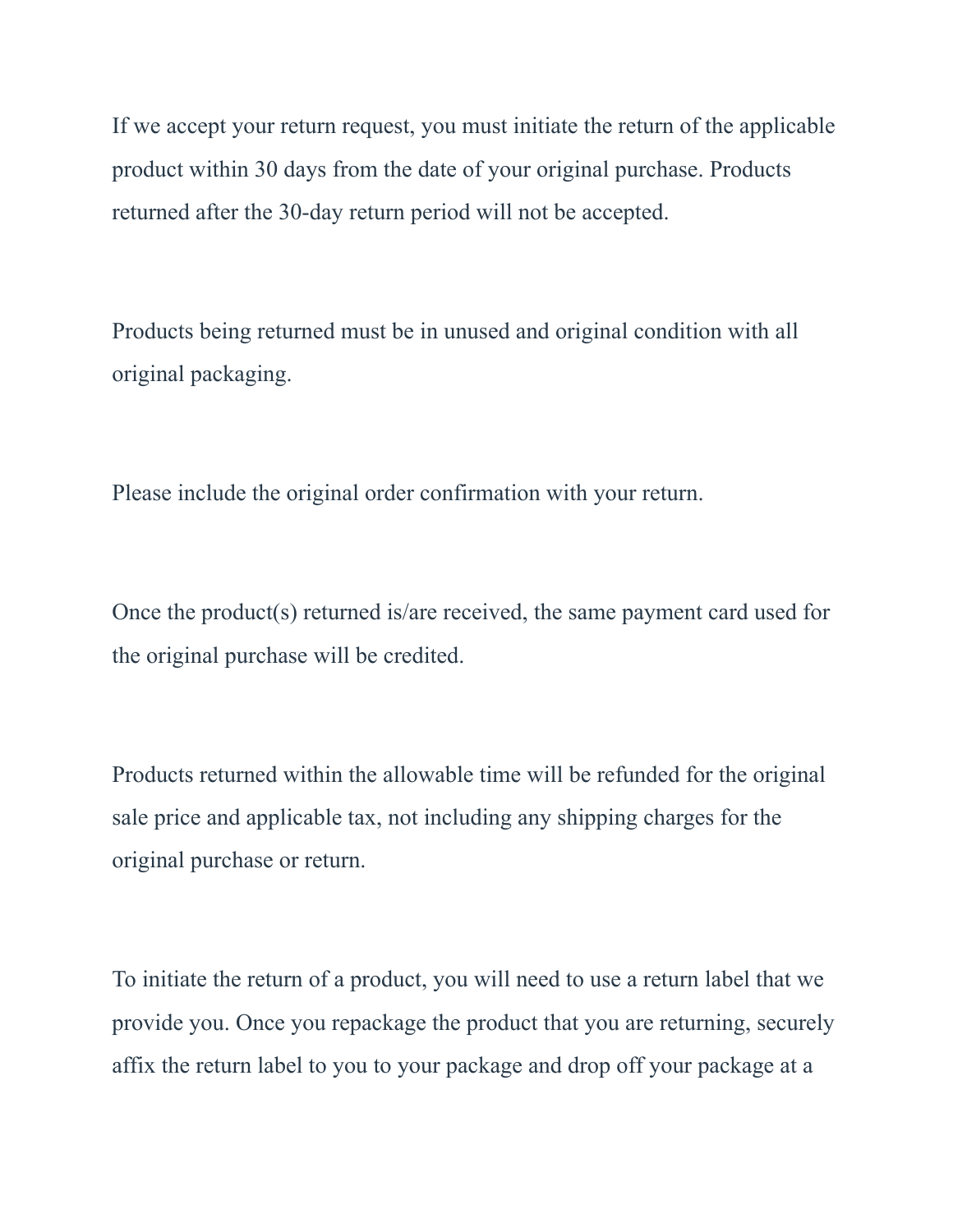local post office or courier office, your return will begin to be processed as soon as we have confirmed receipt of your return. We will not reimburse you for any shipping and handling fees that you incurred in returning any such product.

Please return the merchandise using the supplied return label to the address on the label.

Only items purchased online through our website may be returned. Items purchased through any wholesale partners must be returned to the place of purchase.

Return Restrictions Reply:

No shipping and handling costs for the original purchase are refundable for any reason.

Without a receipt or order confirmation, we are unable process your return and no refund will be issued.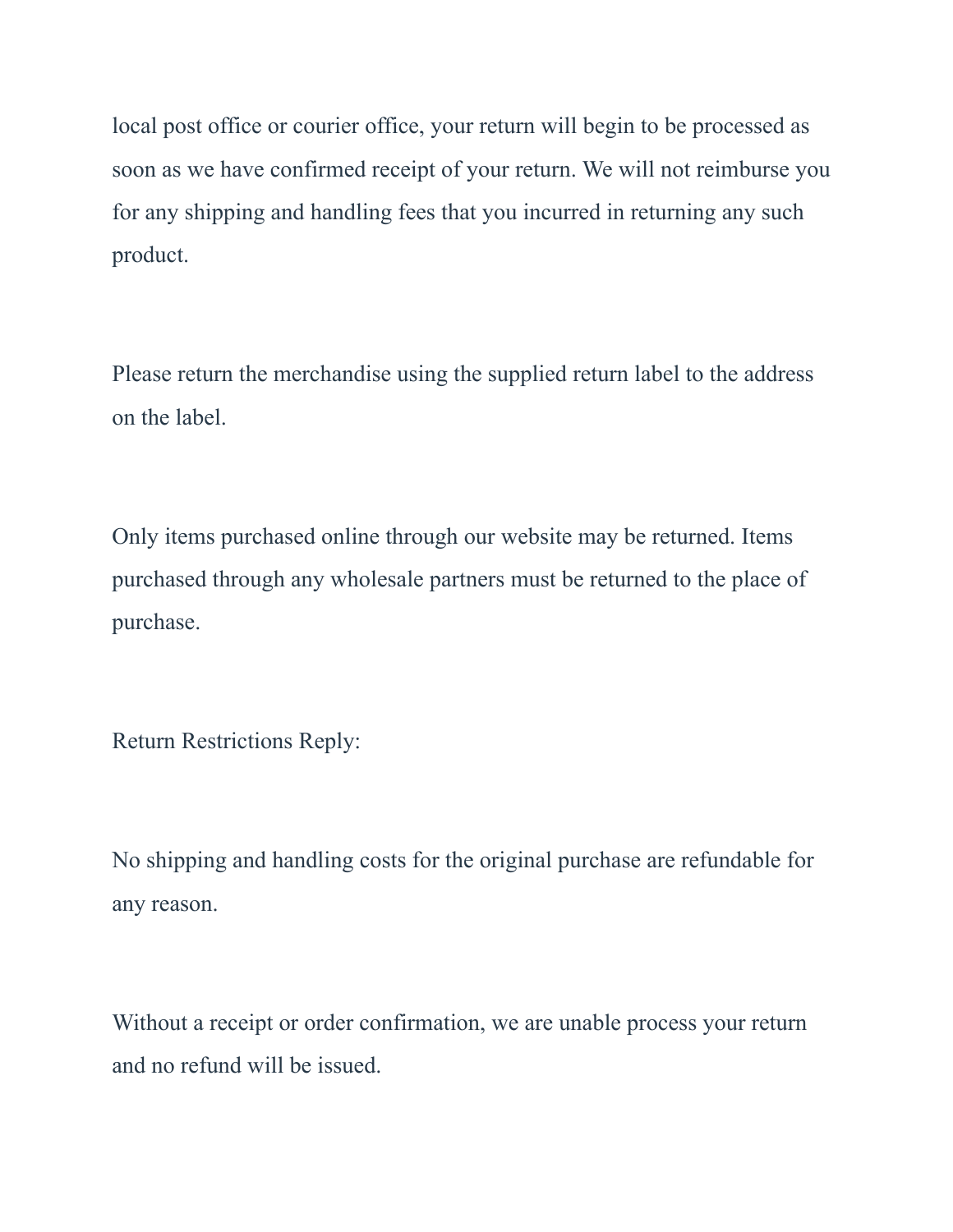Company is responsible for merchandise not received by the warehouse or other locations

Credit for Your Return:

Within 14 days of our receiving your return, you should expect a refund in the same form of payment originally used for purchase, less any shipping or handling charges or other applicable fees.

Damaged Or Defective Items:

In the case of defective items or items damaged during shipment, please immediately return items using "Defective" as the reason for return for a full refund. Items returned later than 30 days from date of original purchase shall not be eligible for a refund. However, even after 30 days, we encourage you to contact us if you are unsatisfied with a product and so our customer service can improve your experience, which may include providing an exception to this refund policy.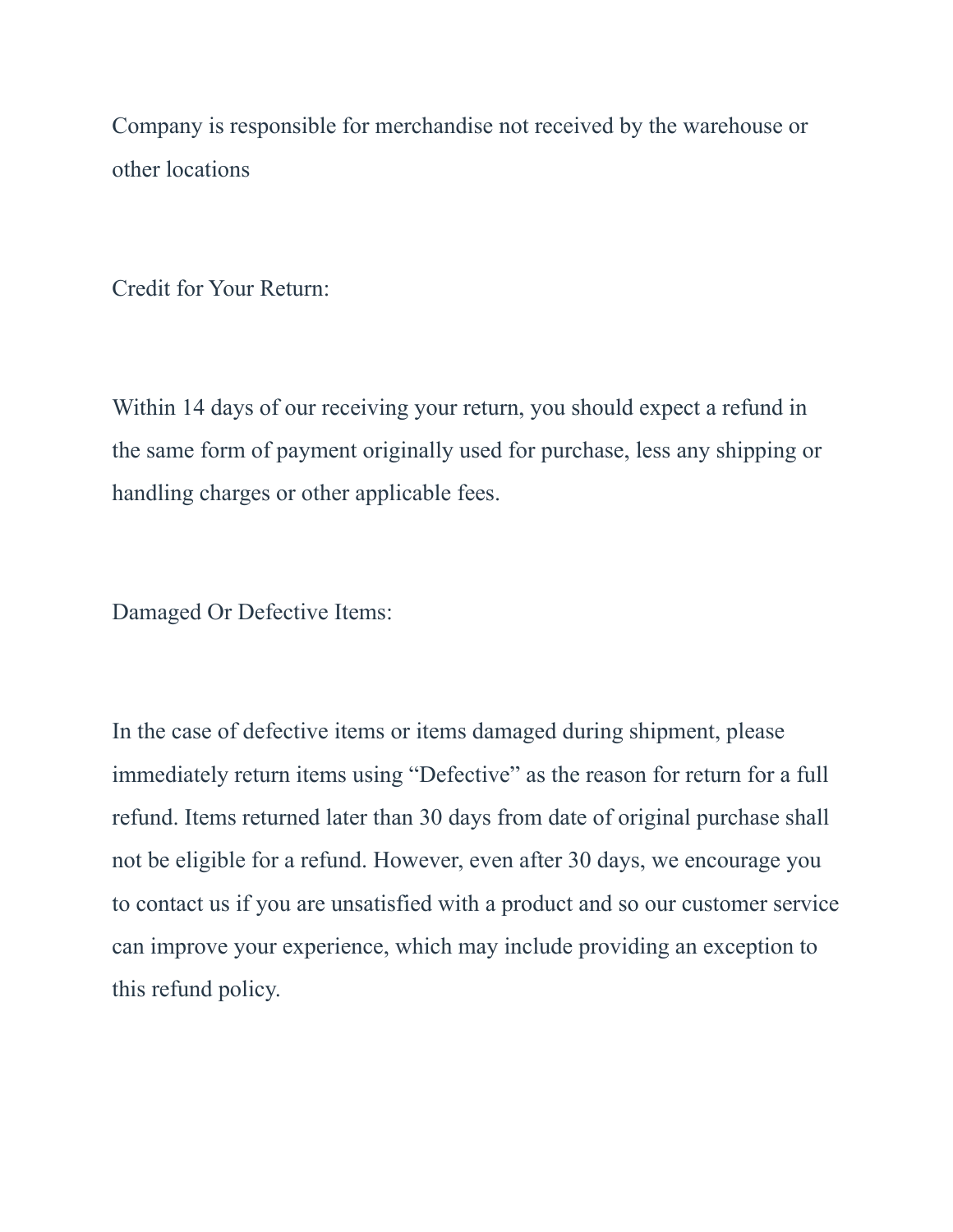We reserve the right to only issue a refund, or require a return, in our sole discretion regardless of what an eCommerce Site may indicate. Refunds will not be issued for products that have not been purchased directly through the Site.

#### Shipping

Shipping fees vary by Site and can be found as calculated during the order completion process before checking out or may be added to your order total.

Unless otherwise indicated, we are only able to ship to one shipping address per order. If you'd like to ship to multiple addresses, please place separate orders for each unique address. Most products may be shipped to a P.O. Box or Military APO/FPO addresses, but some restrictions apply. Please make sure your address is correct. Once in transit, we cannot redirect shipments to a new or different address. If you order is returned for an invalid or incorrect address your order will be returned to stock and the order refunded less any shipping charges.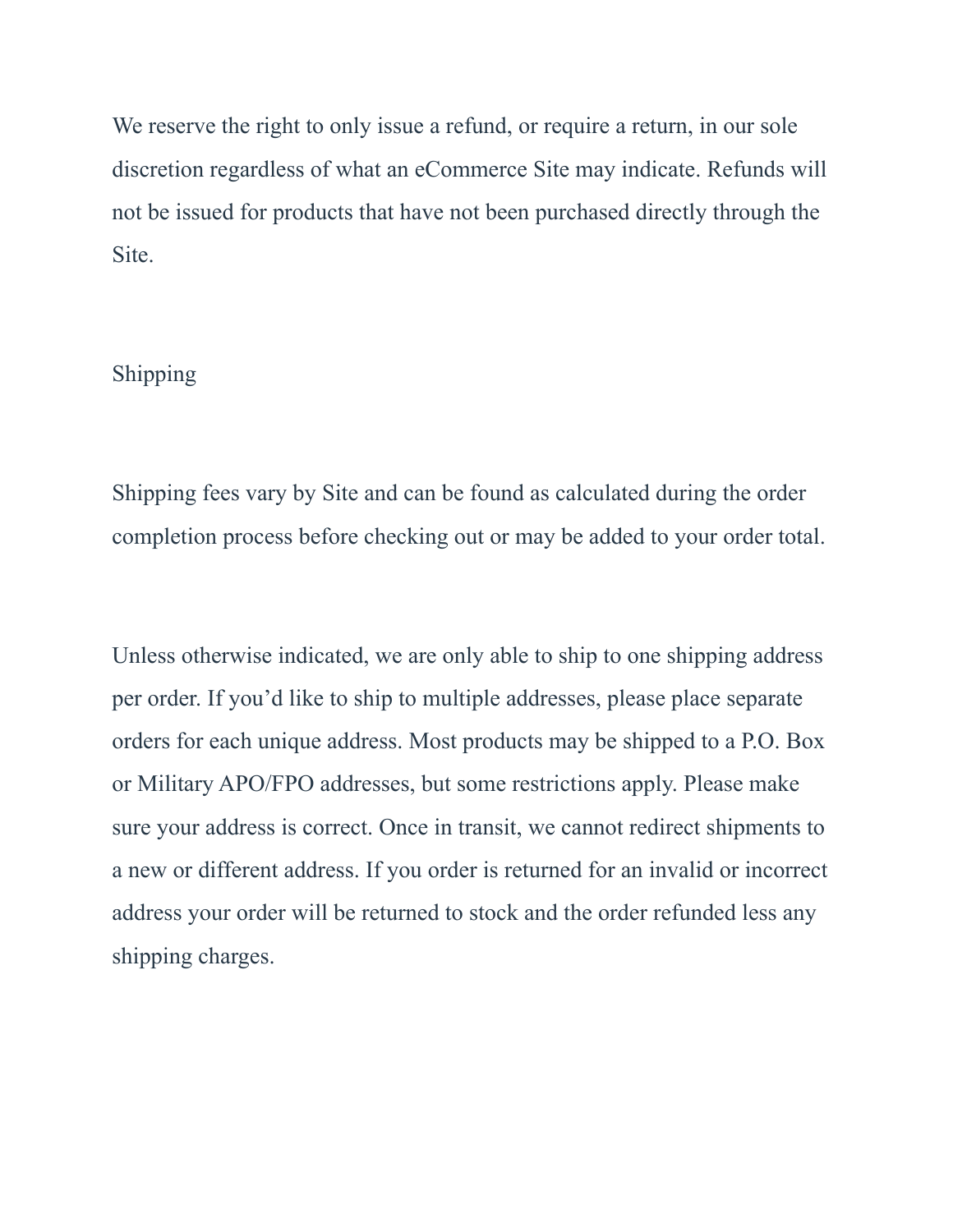We are not liable for any lost shipments when USPS is selected as the shipping method.

Coupons and Discounts

Certain Sites may allow you to use a coupon or other discount that provides a benefit to you when entered upon checkout. These cannot be applied to prior or completed transactions, they must be provided at the time of purchase. Generally, coupons or other discounts cannot be combined with other offers and may not be able to be used on all products. Only consumers can use coupons, they cannot be used by resellers, wholesalers, practitioners, or the like. You may have no right to discounts, coupons, or offers that are expired or discontinued even if they remain visible on the Site.

[Back to the Top](https://iowahearing.alpacaaudiology.com/american-hearing-centers-terms-and-conditions/#top)

## **Descriptions, Testimonials, Opinions**

#### **Descriptions, Testimonials, Opinions**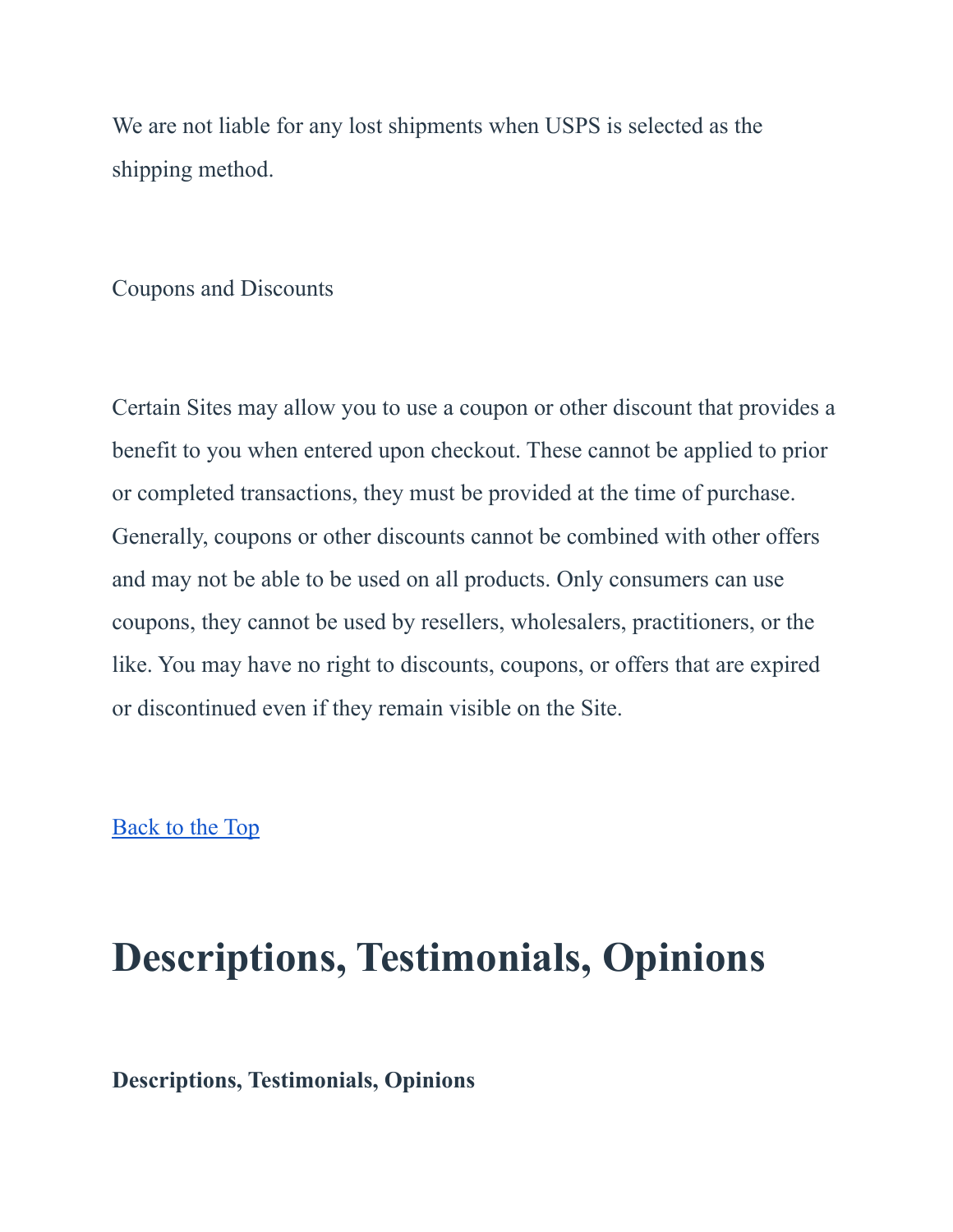Sites may contain expert opinions. Information on ites identified as expert opinion, or accessed from this Site by hyperlink, represents the opinions of these respective experts, which are not necessarily those of the Company. Certain Sites may also make statements related to medical products or services. THOSE STATEMENTS SHOULD NOT BE TAKEN AS MEDICAL ADVICE OR STATEMENTS ABOUT A PRODUCT'S EFFECTIVENESS OR SUITABILITY FOR TREATMENT OF A MEDICAL CONDITION. YOU SHOULD ALWAYS CONSULT A QUALIFIED PHYSICIAN FOR MATTERS RELATED TO YOUR HEALTH.

Some Sites may contain blogs or testimonials with information about how to use a product or statements about a product's effectiveness. Some of these statements are not written by us and do not represent our opinion. Other statements may be written by us but are not a representation or warranty about a product and should not be relied upon as such.

Similarly, Sites may present you with information on events, charitable causes, and the like. This is presented for informational purposes only and should not be considered our endorsement of same.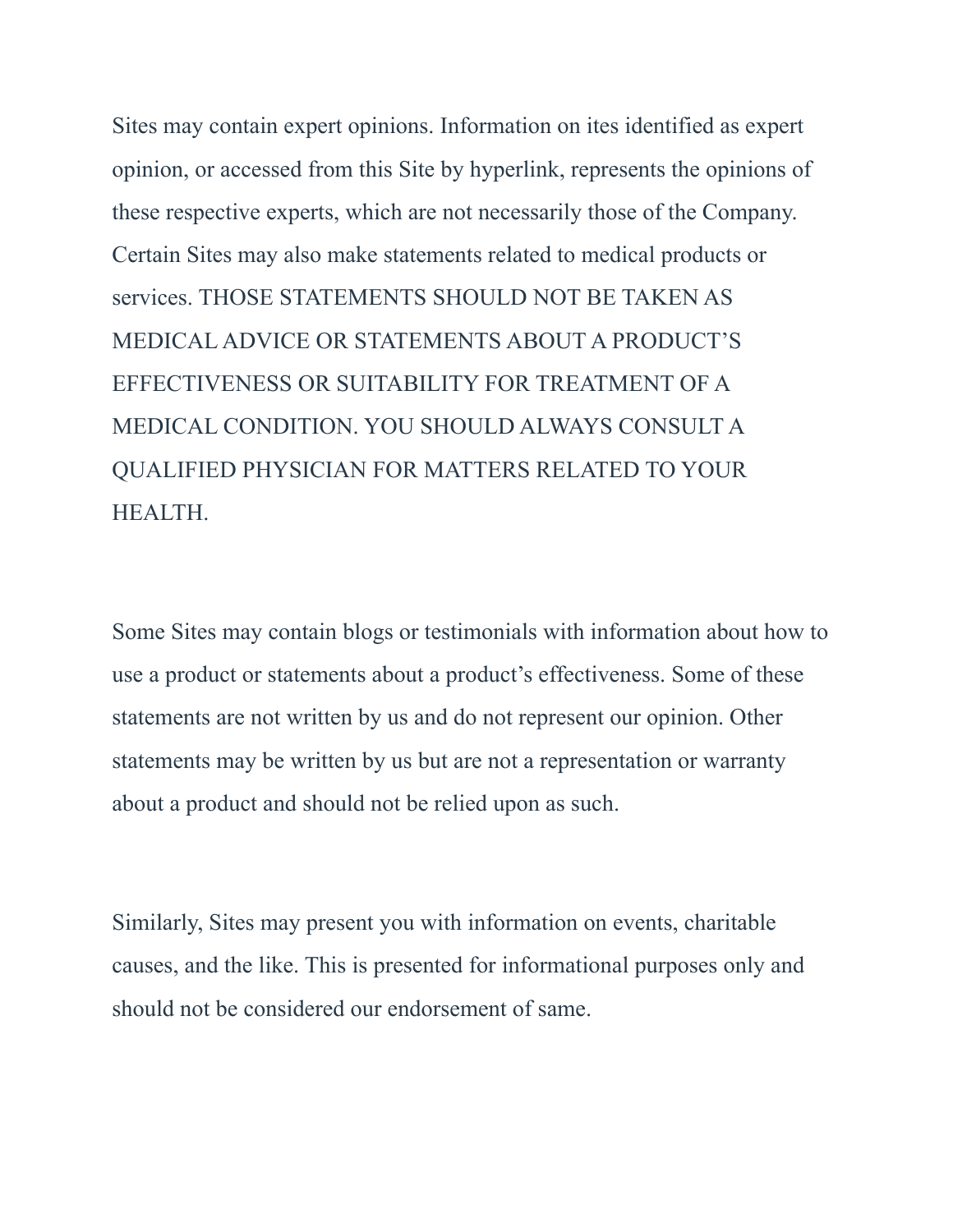Sites may allow you to leave product reviews, opinions, or testimonials. If you leave a review on another Site, we may (but are not required to) reach out with a separate agreement to further define our rights in such content.

Descriptions and graphic representations of products, including services, on Sites are for informational purposes only and may not completely reflect the current product or its packaging. We reserve the right to change product descriptions at any time, and we are not responsible for variations between a product description and the actual product. Technological issues, such as your device settings, may alter how a product appears on a Site.

**WE HEREBY DISCLAIM ANY REPRESENTATION OR WARRANTY CONTAINED IN ANY TESTIMONIAL, BLOG, DESCRIPTION, OR OPINION POSTED ON ANY SITE TO THE MAXIMUM EXTENT ALLOWED BY LAW. CLAIMS CONTAINED IN TESTIMONIALS, BLOGS, DESCRIPTIONS, OR OPINIONS HAVE NOT BEEN SUBSTANTIATED SCIENTIFICALLY. YOU UNDERSTAND THAT NONE OF OUR SITES PROVIDE MEDICAL ADVICE, MAKE CLAIMS ABOUT DRUG OR PRODUCT EFFECTIVENESS, OR DETAIL TREATMENTS FOR SPECIFIC ILLNESSES OR AILMENTS.**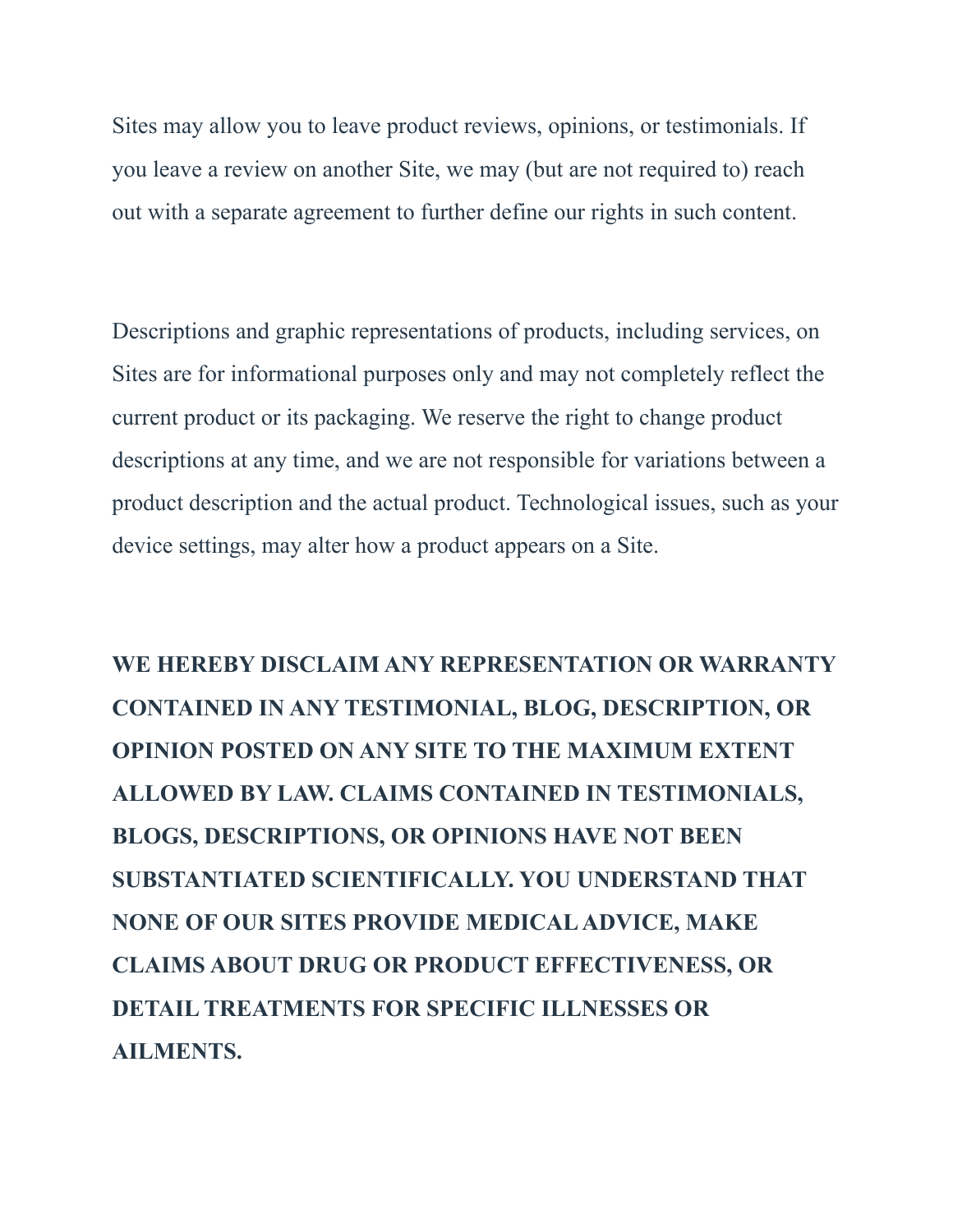Please view the [Disclaimer of Medical Advice](https://iowahearing.alpacaaudiology.com/american-hearing-centers-terms-and-conditions/#medical) for more information.

[Back to top](https://iowahearing.alpacaaudiology.com/american-hearing-centers-terms-and-conditions/#top)

# **Third-Party Content and Links**

Any information, statements, opinions or other information provided by third parties and made available on our Sites are those of the respective author(s) and not us. We do not guarantee the validity, accuracy, completeness or reliability of any opinion, advice, service, offer, statement or other third party Content on our Sites.

We may provide on the Sites, solely as a convenience to users, links to websites, social media pages, mobile applications or other services operated by other entities. If you click these links, you will leave our Sites. If you decide to visit any external link, you do so at your own risk and it is your responsibility to take all protective measures to guard against viruses or other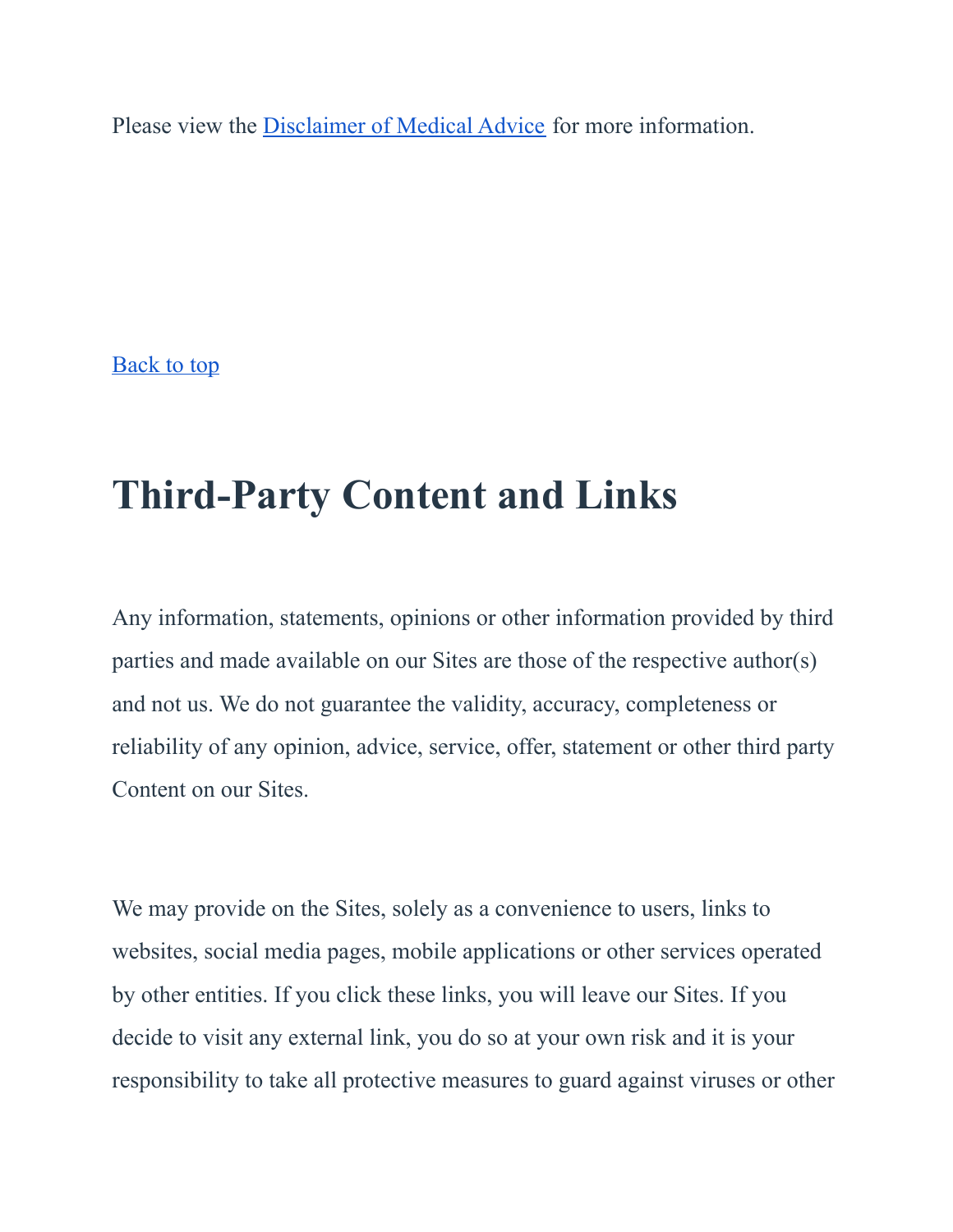destructive elements. We do not make any warranty or representation regarding, or endorse or otherwise sponsor, any linked sites or the information appearing thereon or any of the products or services described thereon. Links do not imply that we are legally authorized to use any trademark, trade name, logo or copyright symbol displayed in or accessible through the links; or that any linked Site is authorized to use any of our trademarks, logos or copyright symbols.

We may maintain a presence on and link to social media websites, including Facebook, LinkedIn, Google Plus, Twitter, YouTube, Vine, TikTok, Pinterest and Instagram, and others (collectively, "**Social Media Pages**"), to provide a place for people to learn more about us and our products and to share experiences with our products. When you visit these Social Media Pages, you are no longer on our Site, but rather a website operated by a third party. All comments, visuals and other materials posted by visitors to our Social Media Pages do not necessarily reflect our opinions, values or ideas. All visitors to our Social Media Pages must comply with the respective social media platform's terms of use.

YOU AGREE THAT YOUR USE OF THIRD-PARTY WEBSITES, APPLICATIONS, SERVICES AND RESOURCES, INCLUDING WITHOUT LIMITATION YOUR USE OF ANY CONTENT,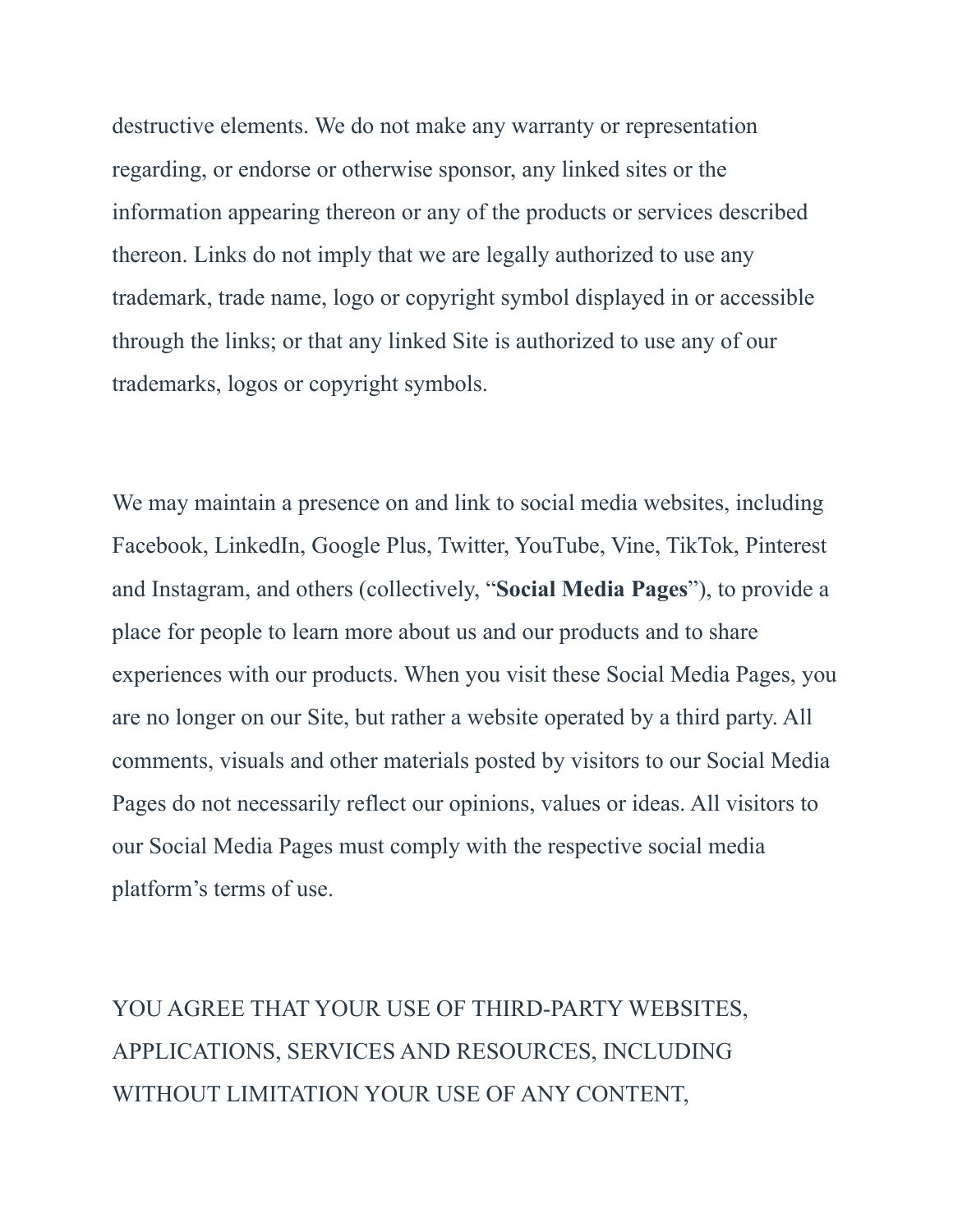INFORMATION, DATA, ADVERTISING, PRODUCTS, OR OTHER MATERIALS ON OR AVAILABLE THROUGH SUCH THIRD PARTIES, IS AT YOUR OWN RISK AND IS SUBJECT TO THE TERMS AND CONDITIONS OF USE APPLICABLE TO SUCH SITES AND RESOURCES.

[Back to the Top](https://iowahearing.alpacaaudiology.com/american-hearing-centers-terms-and-conditions/#top)

# **Copyright Infringement Notices**

It is our policy to expeditiously respond to notices of alleged copyright infringement that comply with the United States Digital Millennium Copyright Act ("**DMCA**"). This section describes the information that should be present in these notices and the take down procedure we follow with respect to allegedly infringing material. If we receive proper notification of claimed copyright infringement, our response to these notices may include removing or disabling access to the allegedly infringing material and/or terminating or suspending users. If we remove or disable access in response to such a notice, we will make a good-faith attempt to contact the provider of the allegedly infringing content so that they may make a counter notification pursuant to the DMCA. It is our policy to accommodate and not interfere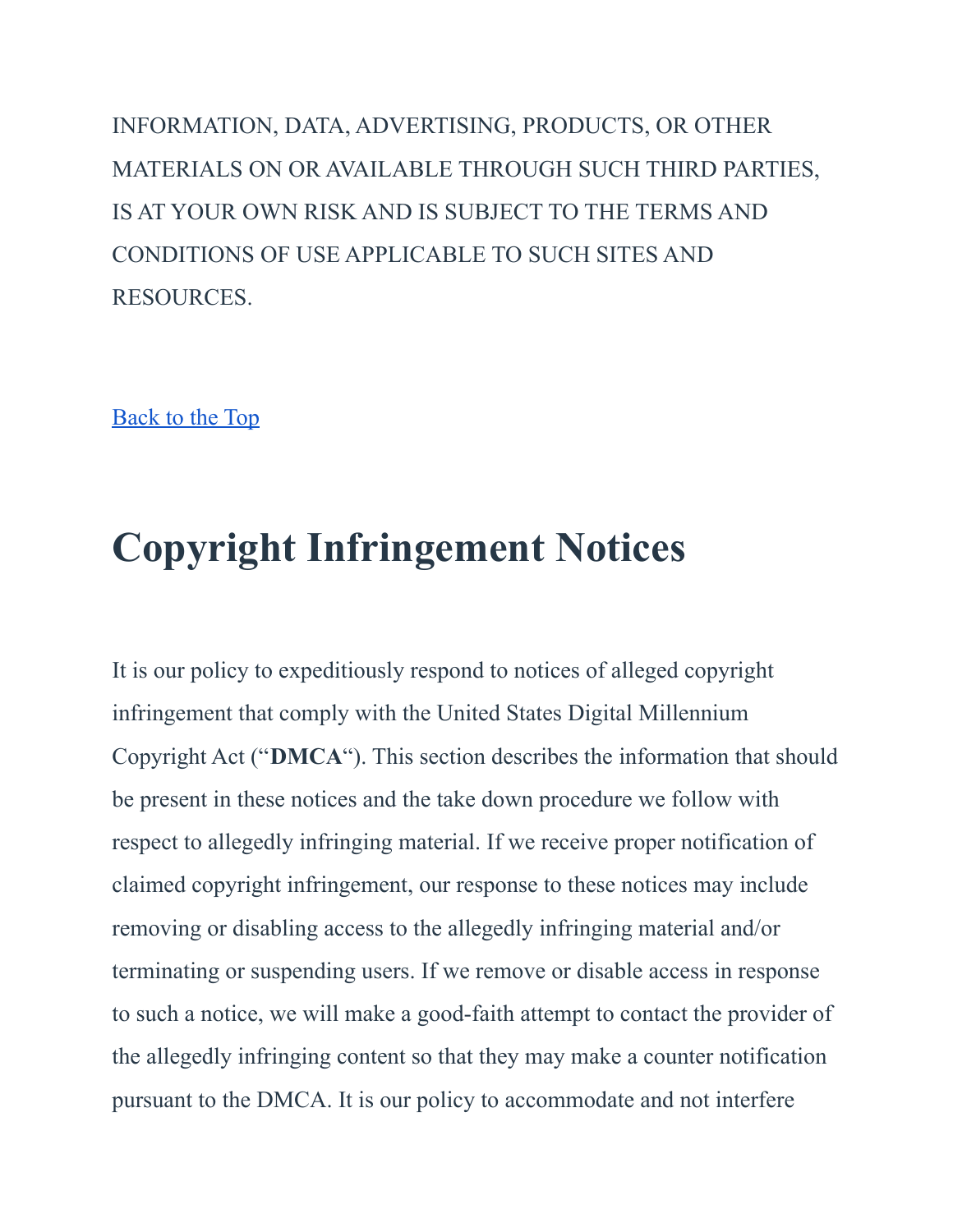with standard technical measures used by copyright owners to identify or protect their copyrighted works that we determine are reasonable under the circumstances.

If you believe that any Content on a Site infringes upon any copyright which you own or control, you may send a written notification to our designated copyright agent (the "**Designated Agent**"), identified below, with the following information:

1. A description of the copyrighted work or other intellectual property that you claim has been infringed, with sufficient detail so that we can identify the alleged infringing material;

2. The URL or other specific location on the Site that contains the alleged infringing material described in (a) above, with reasonably sufficient information to enable us to locate the alleged infringing material;

3. Your name, mailing address, telephone number and email address;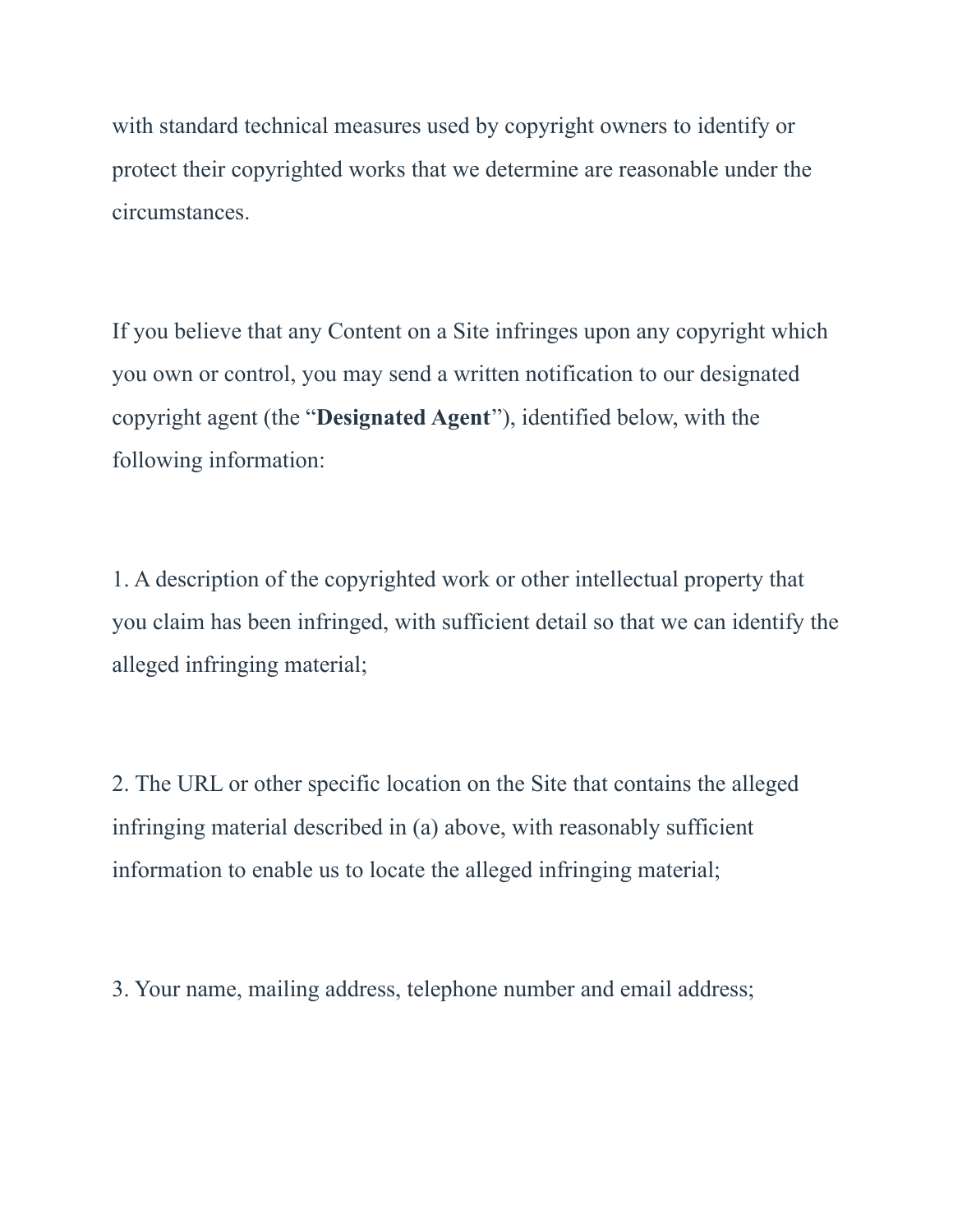4. The electronic or physical signature of the owner of the copyright or a person authorized to act on the owner's behalf;

5. A statement by you that you have a good faith belief that the disputed use is not authorized by the copyright owner, its agent, or the law; and

6. A statement by you that the information contained in your notice is accurate and that you attest under penalty of perjury that you are the copyright owner or that you are authorized to act on the copyright owner's behalf

Designated Agent : Brian Venuti

Email: bvenuti@alpacaaudiology.com

Address: 1525 E Republic Rd. Suite B-135 Springfield, MO 65804

Phone: 888-557-9203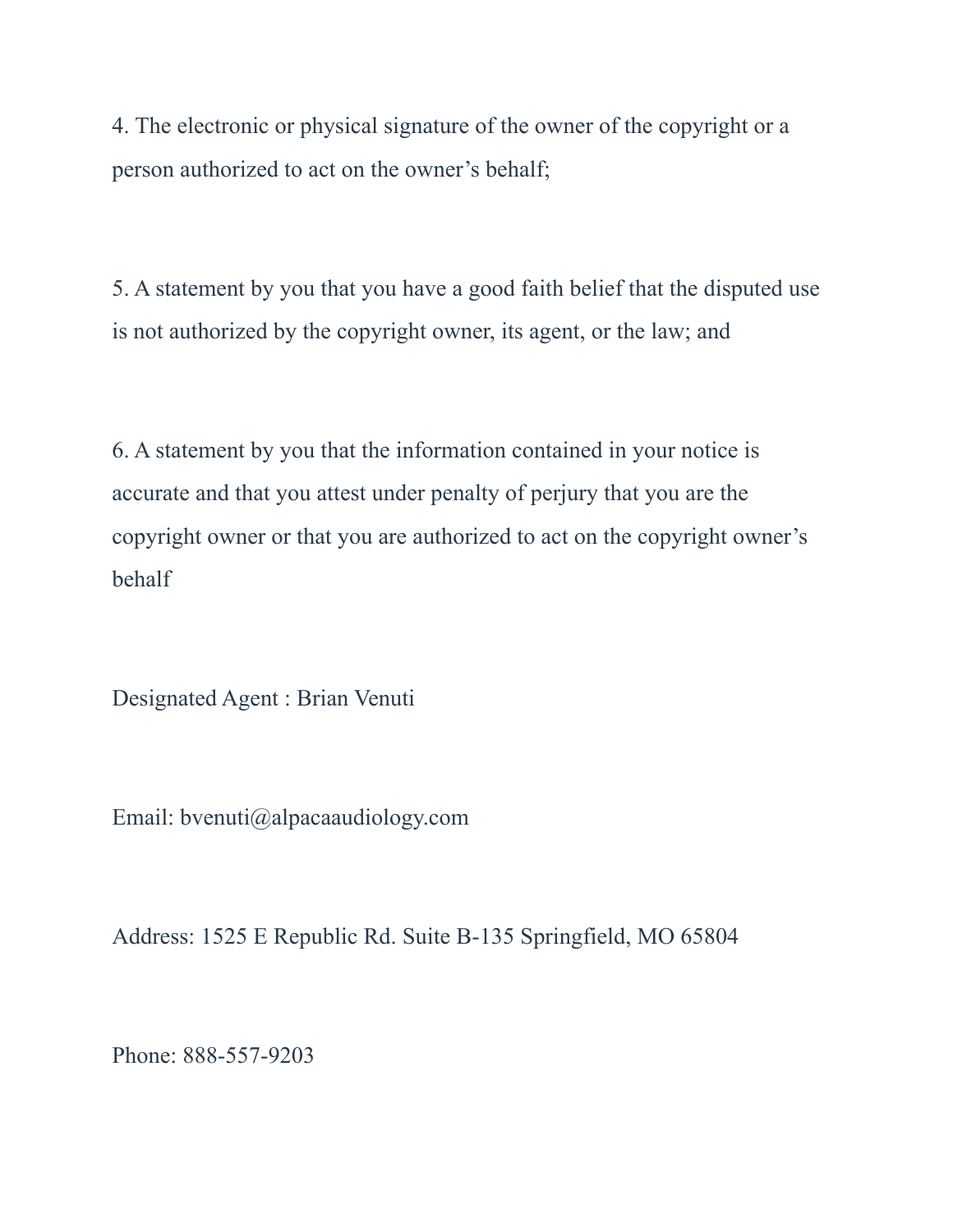To notify the provider of the allegedly infringing material to which we have removed or disabled access, we may forward a copy of your infringement notice, including your name and email address to the provider of the allegedly infringing material.

We may terminate users who, in our sole discretion, are deemed to be repeat infringers. Knowingly misrepresenting in a notification that material is infringing can subject you to damages, including costs and attorneys' fees, incurred by us or the alleged infringer. If you receive an infringement notification from us, you may file a counter notification pursuant with our Designated Agent pursuant to the DMCA. To file a counter notification, please provide our Designated Agent with the following information:

1. Identification of the material that has been removed or to which access has been disabled and the location at which the material appeared before it was removed or access was disabled;

2. Your name, mailing address, telephone number and email address;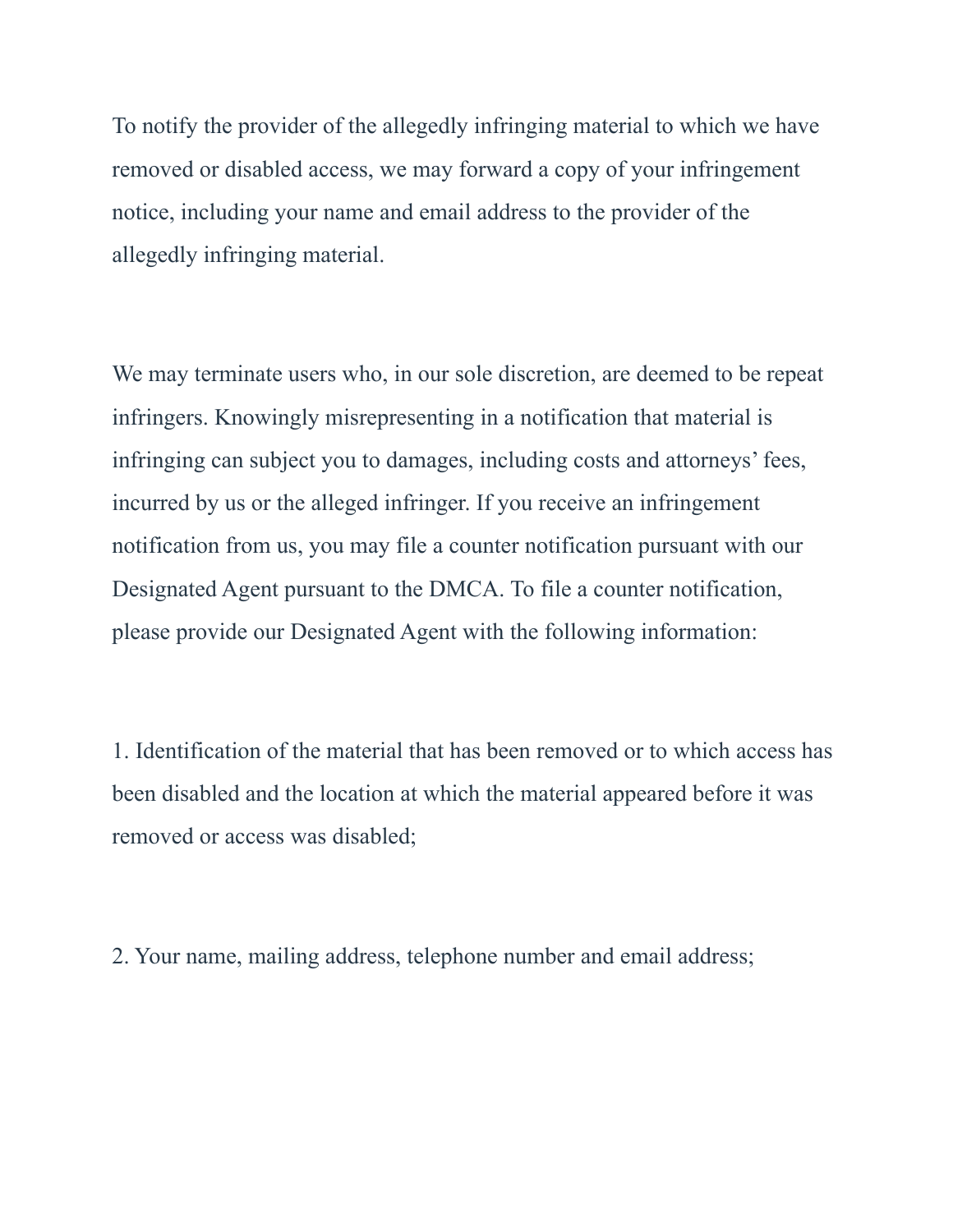3. The following statement: "I consent to the jurisdiction of Federal District Court for the ;

4. The following statement: "I will accept service of process from [insert the name of the person who submitted the infringement notification] or his/her agent";

5. The following statement: "I swear, under penalty of perjury, that I have a good faith belief that the affected material was removed or disabled as a result of a mistake or misidentification of the material to be removed or disabled"; and

6. Your signature, in physical or electronic form.

Upon receipt of valid counter notification, we will promptly provide the person who provided the original infringement notification with a copy of your counter notification and inform that person that we will replace the removed material or cease disabling access to it in 10 business days. Further, we will replace the removed material and cease disabling access to it not less than 10, nor more than 14, business days following receipt of your counter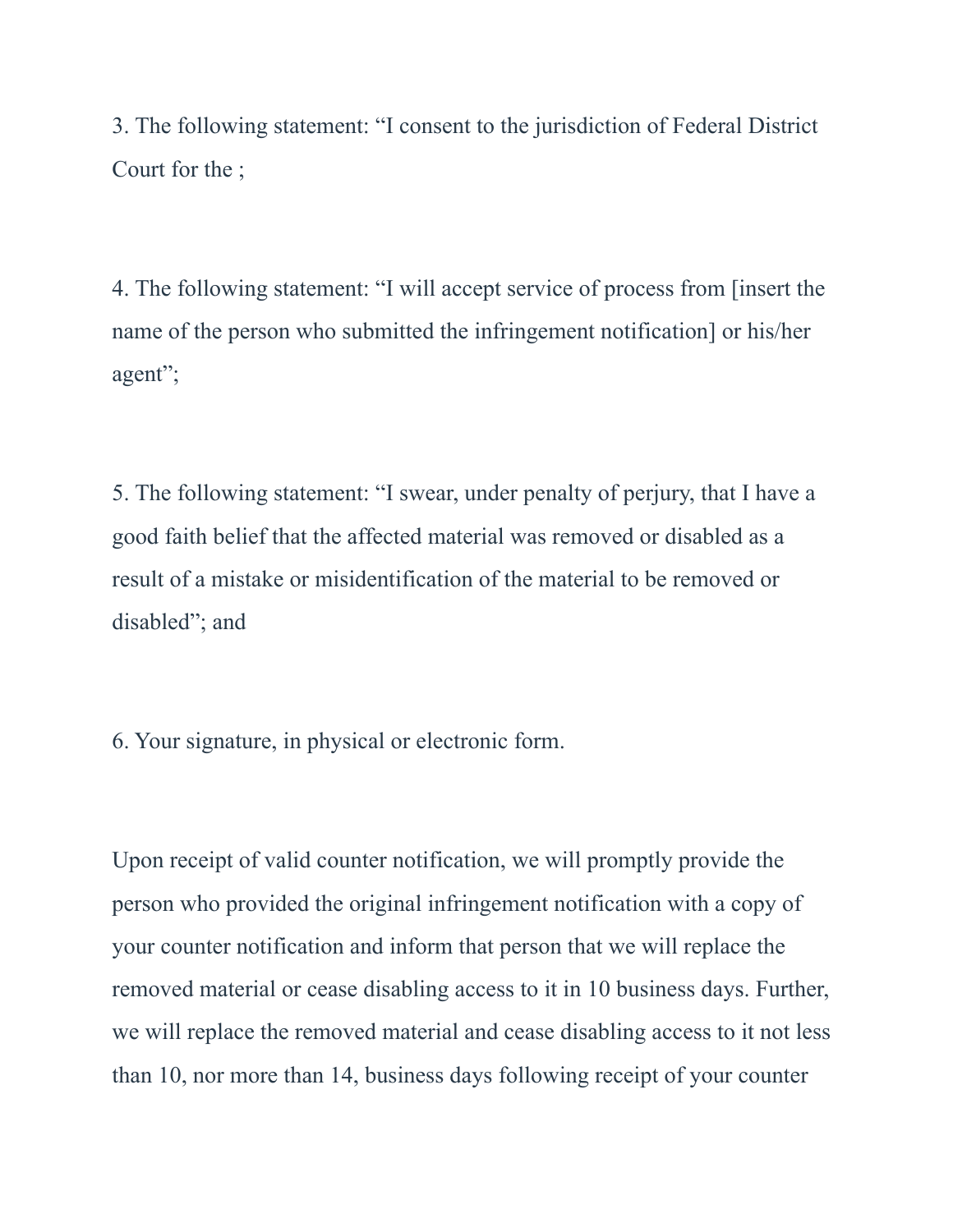notice, unless Designated Agent first receives notice from the person who submitted the original infringement notification that such person has filed an action seeking a court order to restrain you from engaging in infringing activity relating to the material on the Site.

#### [Back to the Top](https://iowahearing.alpacaaudiology.com/american-hearing-centers-terms-and-conditions/#top)

### **Updates to this Agreement**

We may revise or otherwise change or update this Agreement from time to time. [We will use reasonable efforts to notify you](https://iowahearing.alpacaaudiology.com/american-hearing-centers-terms-and-conditions/#date) of such changes. However, [please check the "Last Updated "](https://iowahearing.alpacaaudiology.com/american-hearing-centers-terms-and-conditions/#date) legend at the top of this page to see when this Agreement was last revised. When changes are made to this Agreement they will become immediately effective when published on this page unless otherwise noted. We encourage you to periodically review this Agreement—there may have been changes to our policies that may affect you. If you do not agree to the Agreement as modified, then you must discontinue your use of our Sites. Your continued use of a Site will signify your continued agreement to this Agreement as revised. We will make reasonable efforts to notify you of material changes to this Agreement. Such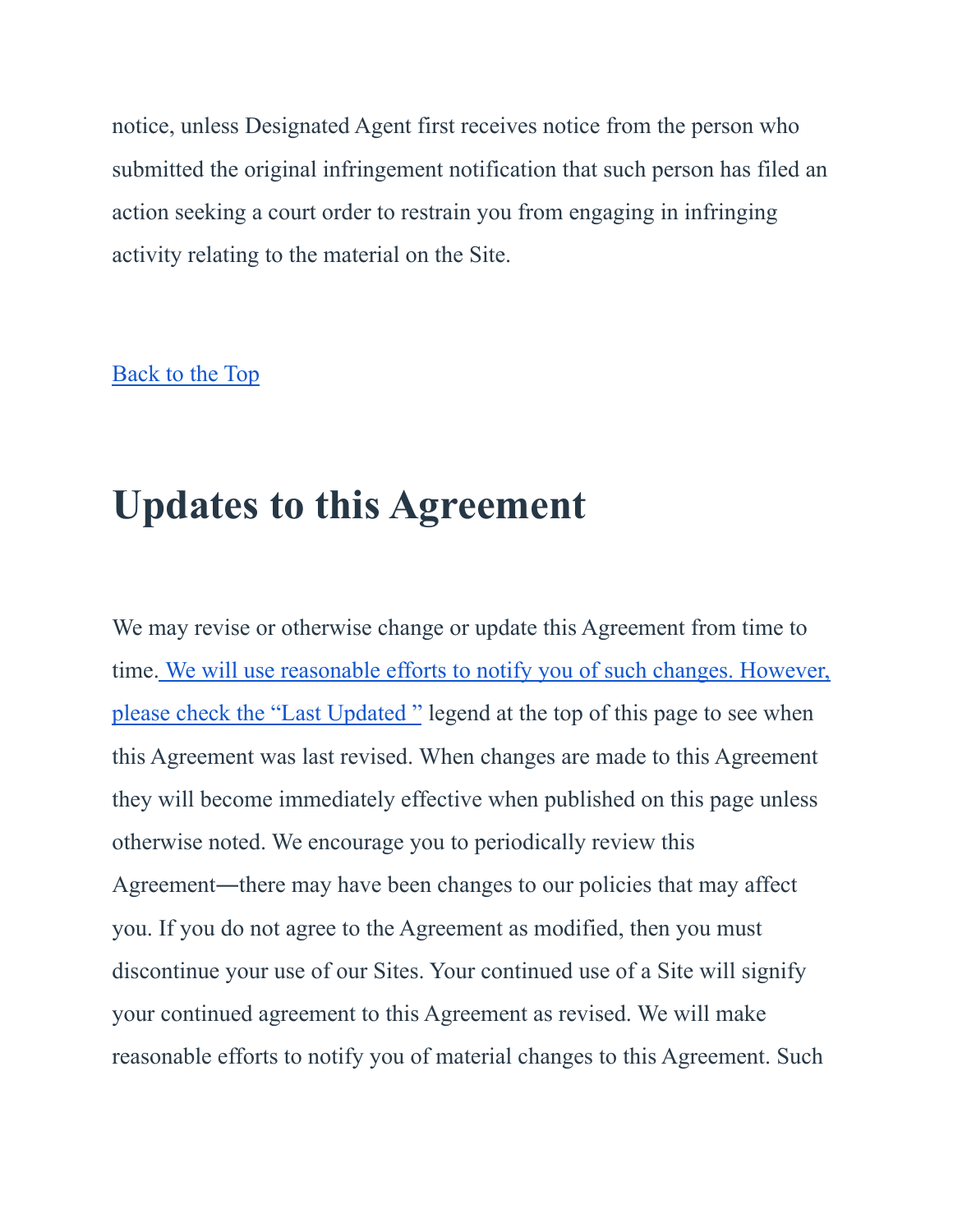efforts might include posting notice on the Site, an email to the address we have on file, or a message in your Account.

We may assign this Agreement at any time with or without notice to you. You may not assign or sublicense this Agreement or any of your rights or obligations under this Agreement without our prior written consent.

[Back to the Top](https://iowahearing.alpacaaudiology.com/american-hearing-centers-terms-and-conditions/#top)

### **Other Policies**

This Agreement applies exclusively to your access to, and use of, the Sites and does not alter in any way the terms or conditions of any other agreement you may have with us for products, services, programs or otherwise. Additional policies and terms may apply to use of specific portions of a Site and to the purchase of certain products or services whether they reference this policy or not.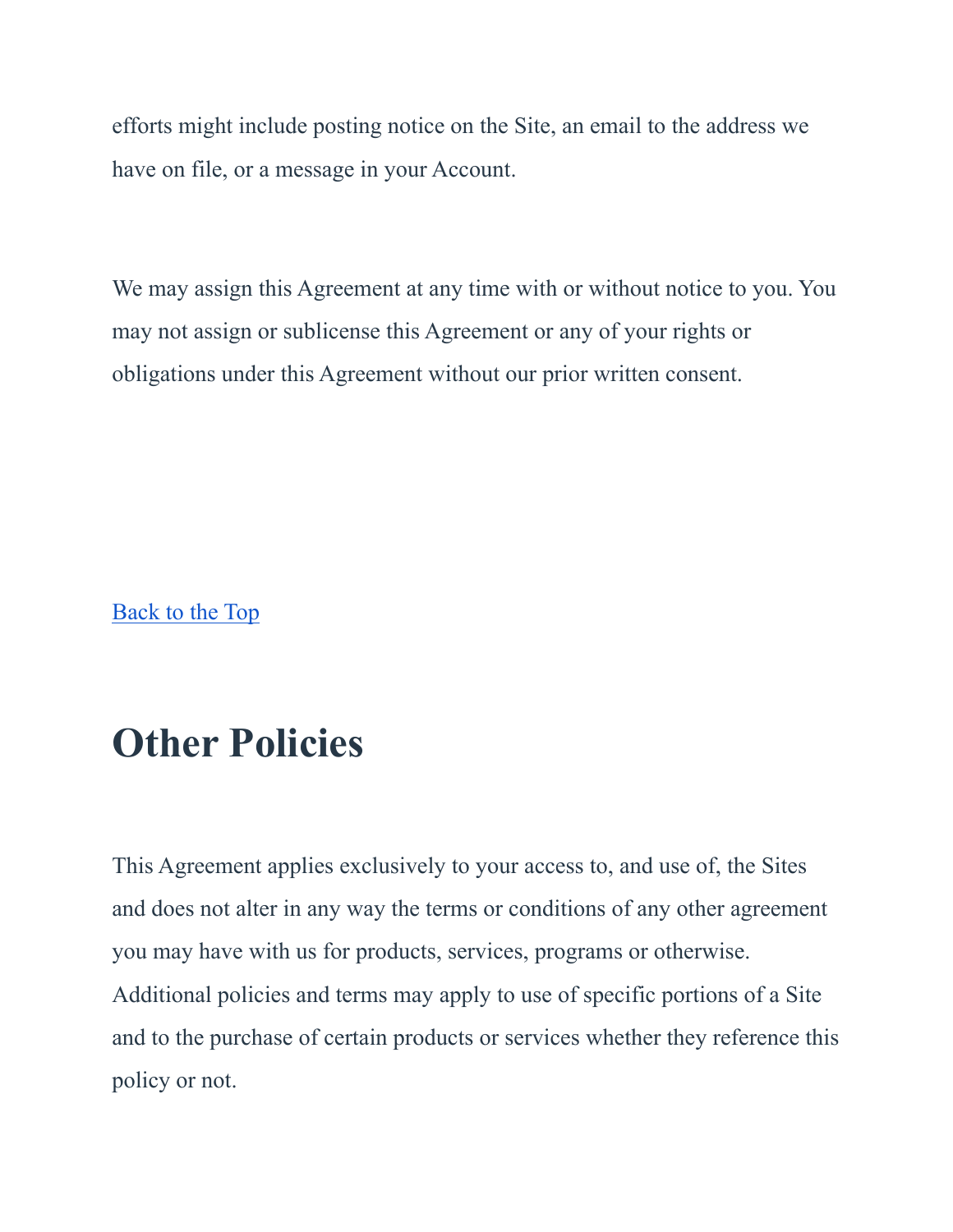Other types of agreements and policies that you may be subject to include, but are not limited to:

- Policies for retailers, distributors, and distributors
- Privacy policies
- Employment agreements

Other policies and agreements are typically found by navigating the Site, typically by checking Site headers and footers and by reviewing hyperlinked terms at the point of sale.

Any sweepstakes, contests, coupons, rebates or other promotions made available through a Site, if any, may be governed by specific rules that are separate from this Agreement. By participating in any such promotion, you will become subject to those rules, which may vary from the terms set forth herein and which, in addition to describing such promotion, may have eligibility requirements, such as certain age or geographic restrictions. It is your responsibility to read the applicable rules to determine whether your participation, registration, submission and/or entry are valid; you agree to read and abide by the applicable rules.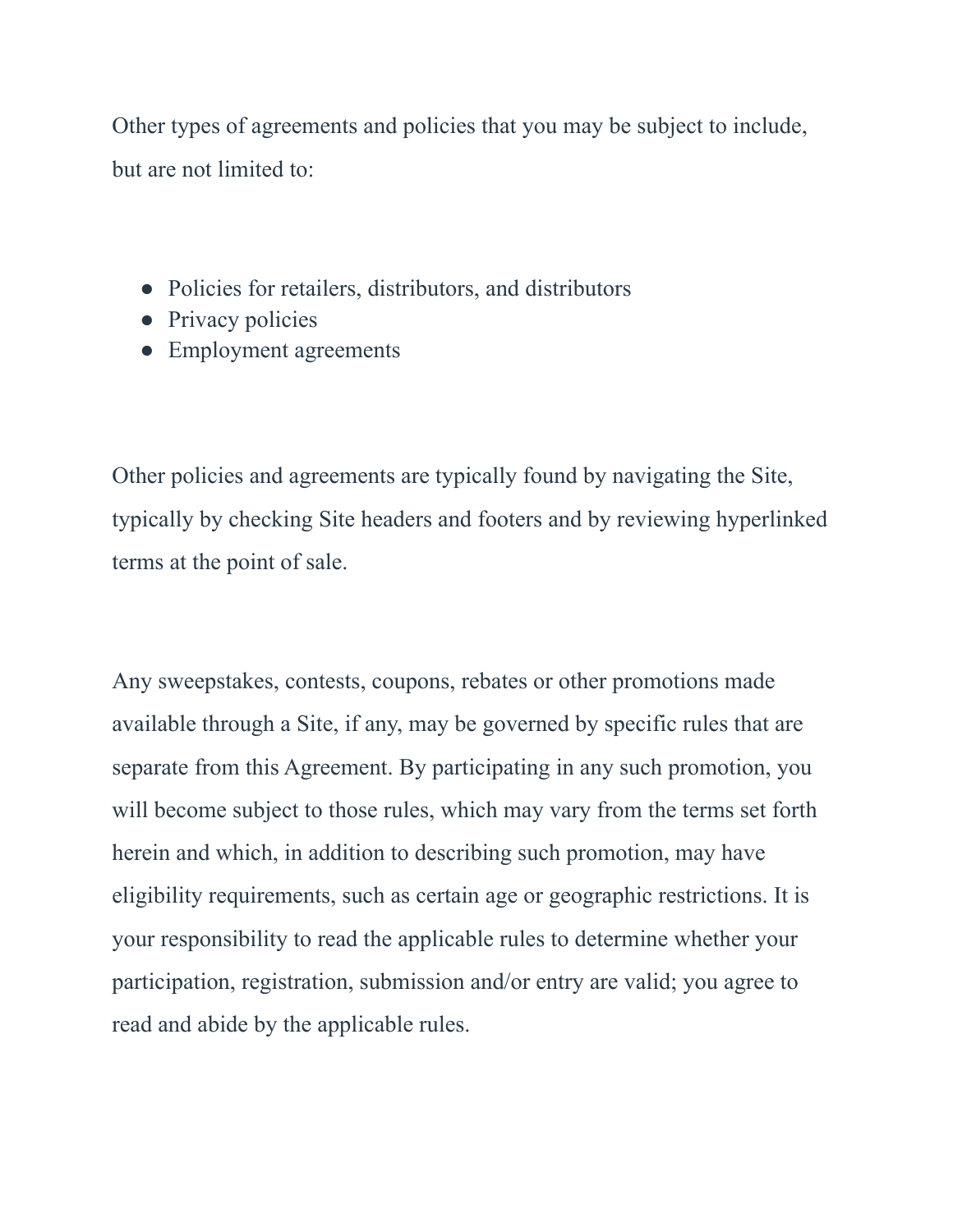We have also adopted a **[Privacy Policy](https://iowahearing.alpacaaudiology.com/privacy)** that you should refer to in order to fully understand how we use and collect information. To learn about our privacy practices, please refer to our [Privacy Policy.](https://iowahearing.alpacaaudiology.com/privacy)

Should we employ you, none of the materials provided on a Site constitute or should be considered part or of an employment contract or an offer for employment.

[Back to the Top](https://iowahearing.alpacaaudiology.com/american-hearing-centers-terms-and-conditions/#top)

## **Important LEGAL Terms**

#### **Termination**

The Sites and this Agreement are in effect until terminated by you or us. We may terminate this Agreement by notifying you using any contact information we have about you or by posting such termination on a Site, including in your Account. You may terminate this Agreement by providing written notice of termination, including your detailed contact information and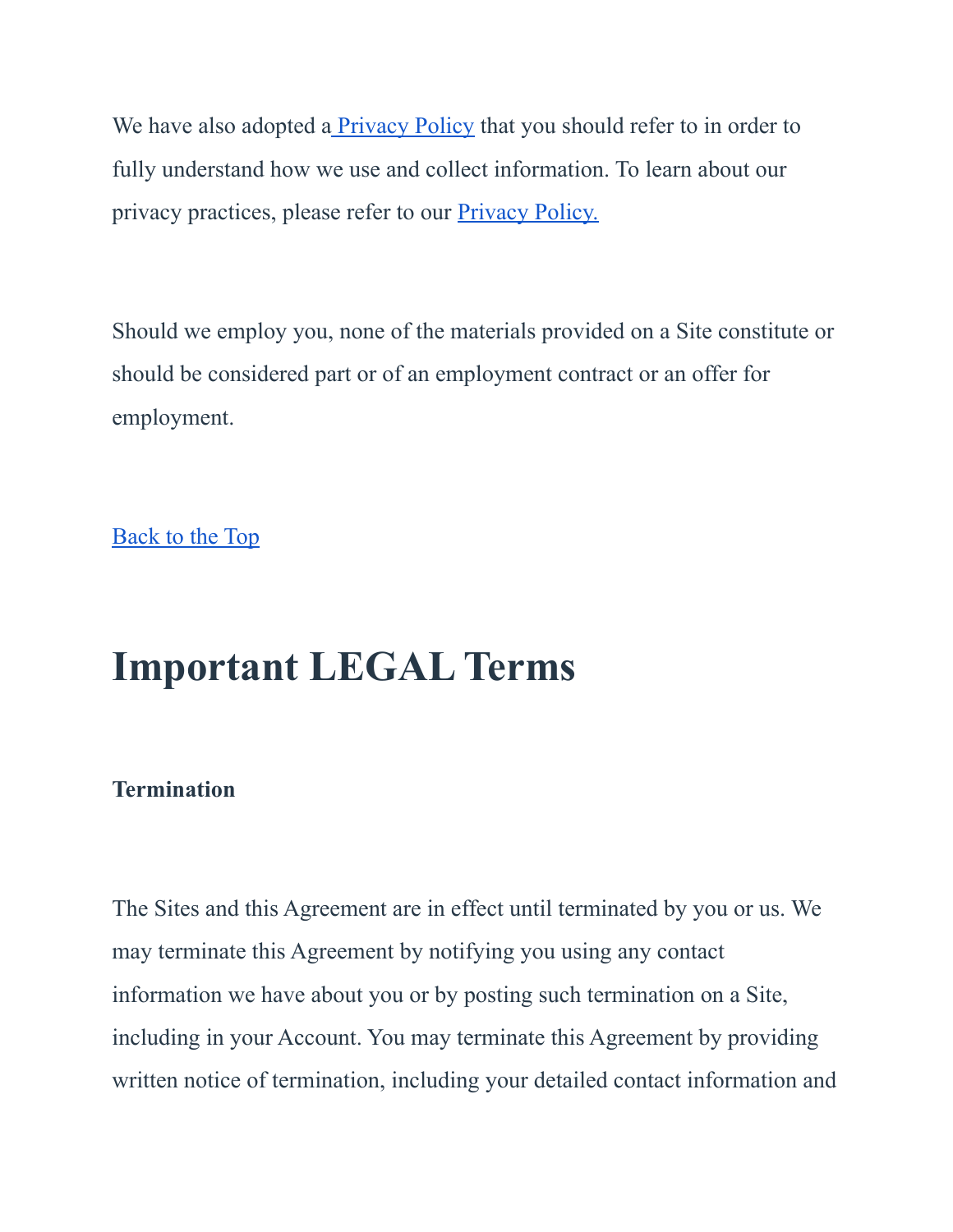any Account information or other Site credentials, to us using the information in the [Contact Us](https://iowahearing.alpacaaudiology.com/contact) section. In addition to any right or remedy that may be available to us under applicable law, we may suspend, limit, or terminate all or a portion of your access to a Site or any of its features at any time with or without notice and with or without cause, including without limitation, if we believe that you have violated or acted inconsistently with the letter or spirit of this Agreement. We may be protected for liability from these actions under the Communications Decency Act, 47 U.S.C. § 230.

The provisions of this Agreement concerning protection of intellectual property rights, authorized use, user submitted content, disclaimers, limitations of liability, indemnity, and disputes, as well as any other provisions that by their nature should survive, shall survive any such termination.

Upon any such termination, (i) you must destroy all Content obtained from the Sites and all copies thereof; (ii) you will immediately cease all use of and access to the Sites; (iii) we may delete or disable access to any of your content at any time; (iv) and we may delete your Registered User Account at any time. You agree that if your use of a Site is terminated pursuant to this Agreement, you will not attempt to use that Site under any name, real or assumed, and further agree that if you violate this restriction after being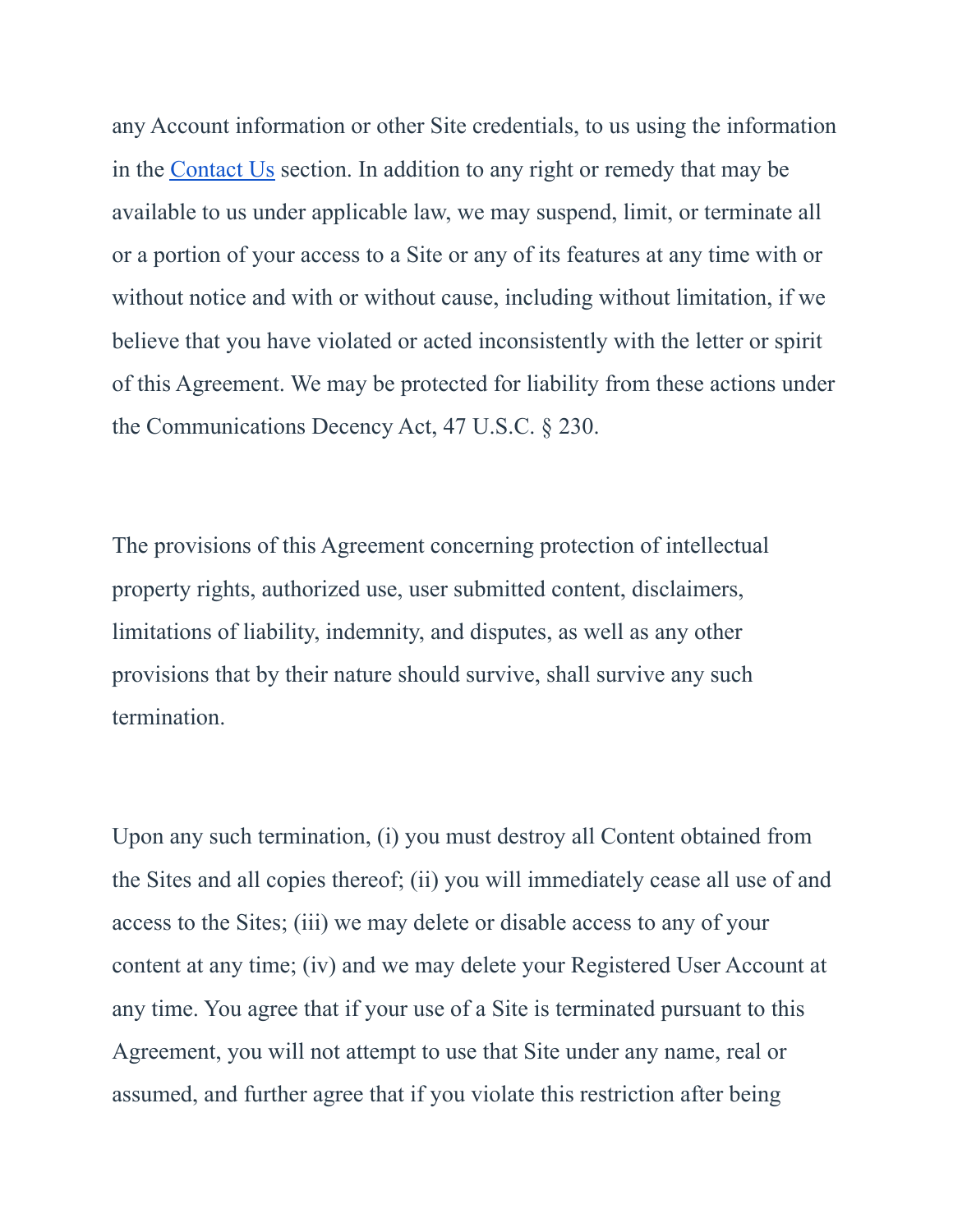terminated, you will indemnify and hold us harmless from any and all liability that we may incur therefore. Your use of a Site after termination will be a violation of this Section, which survives any termination.

Even after the termination of this Agreement or of your Account or access to a Site, any content you have posted or submitted may remain on a Site indefinitely.

#### **Children**

Our Sites are not designed to appeal to minors, and we do not knowingly attempt to solicit or receive any information from children under 13. YOU MUST BE AT LEAST 13 TO ACCESS AND USE OUR SITES. If you are under the age of majority in your home state, which is 18 in most states, you may not establish a registered Account with us, and you should use our Sites only with the supervision of a parent or guardian who agrees to be bound by this Agreement. Additionally, certain Sites or sections of our Sites, as well as promotions, programs and commerce we may offer on a Site, may be explicitly limited to people over the age of majority. If you are not old enough to access our Sites or certain sections or features of our Sites, you should not attempt to do so.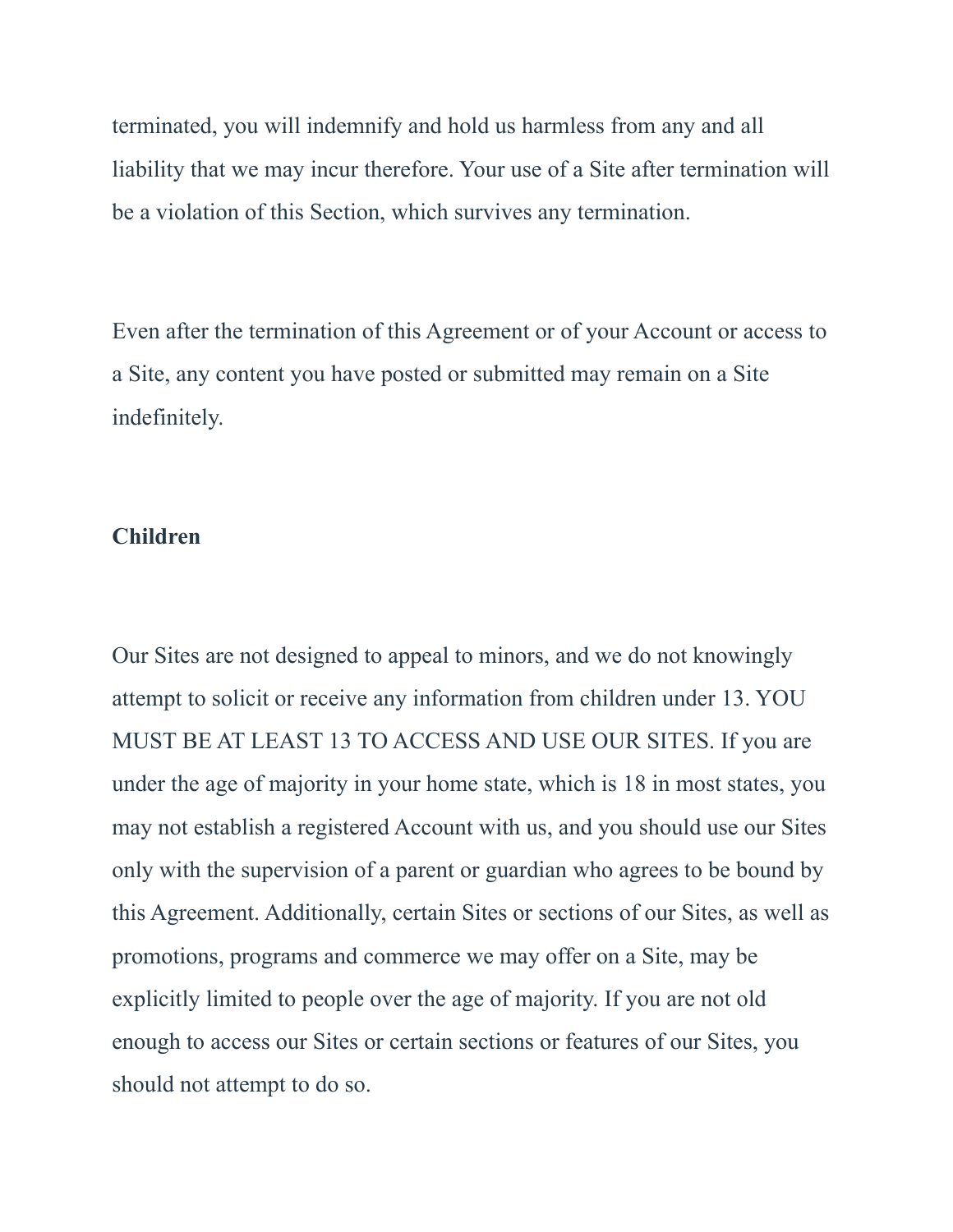**Disclaimer of Medical Advice**

IN THE EVENT OF A MEDICAL EMERGENCY, CONTACT EMERGENCY SERVICES IMMEDIATELY.

THE CONTENT CONTAINED ON SOME OF OUR SITES MAY CONTAIN INFORMATION ABOUT PRODUCTS, INGREDIENTS, PROCESSES, AND/OR THERAPIES THAT ARE NOT EVALUATED OR REGULATED BY THE UNITED STATES FOOD AND DRUG ADMINISTRATION. OUR SITES MAY ALSO CONTAIN INFORMATION ABOUT MEDICAL CONDITIONS AND MEDICAL TREATMENTS. SUCH INFORMATION IS INTENDED AS AN EDUCATIONAL AID ONLY. IT IS NOT INTENDED AS MEDICAL ADVICE FOR INDIVIDUAL CONDITIONS OR TREATMENT. IT IS NOT A SUBSTITUTE FOR A PROFESSIONAL MEDICAL DIAGNOSIS, NOR DOES IT REPLACE THE NEED FOR SERVICES PROVIDED BY MEDICAL PROFESSIONALS.

ALWAYS SEEK THE ADVICE OF YOUR PHYSICIAN, PHARMACIST OR OTHER QUALIFIED HEALTH CARE PROVIDER WITH ANY QUESTIONS YOU MAY HAVE REGARDING A MEDICAL CONDITION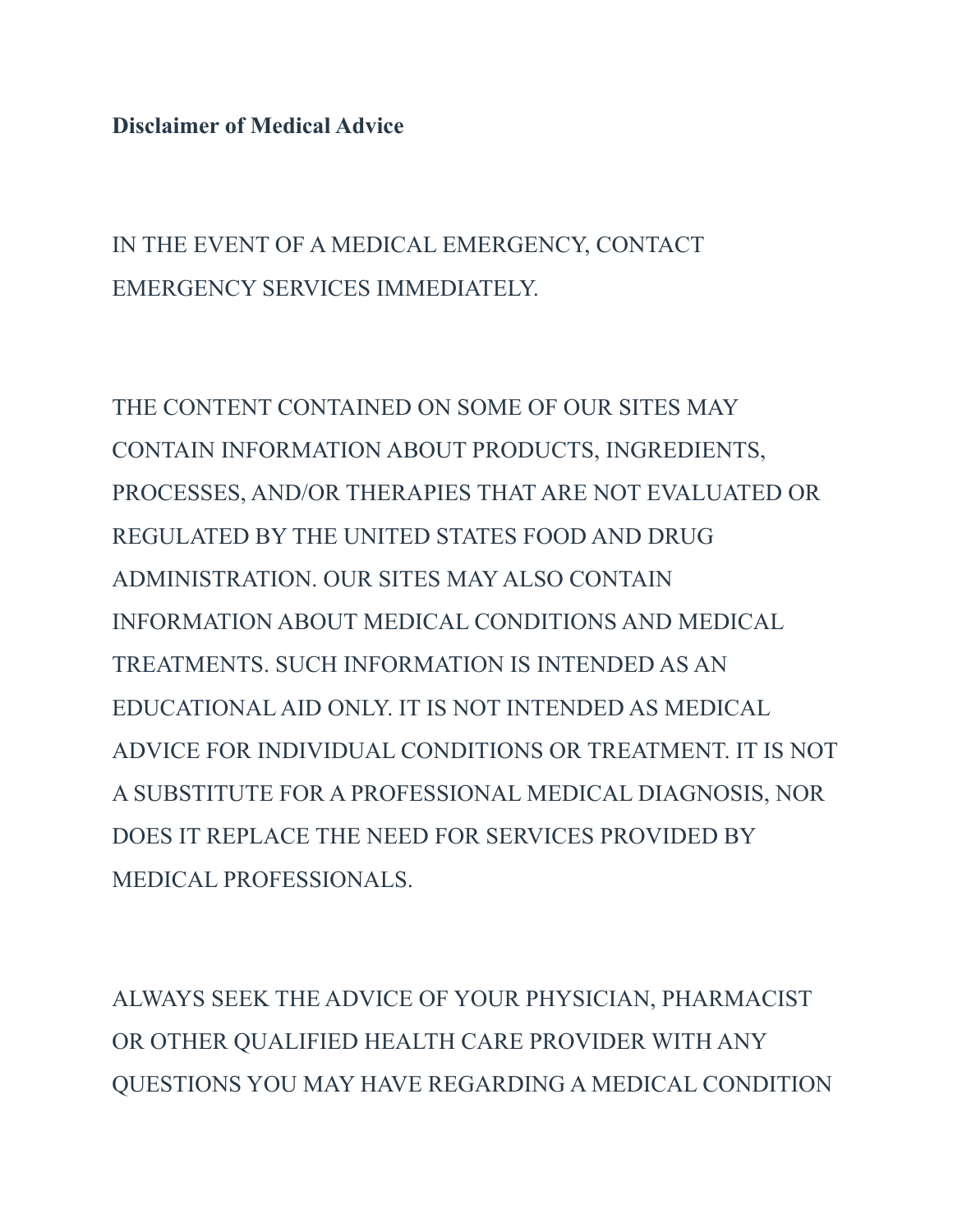OR TREATMENT OR A CHANGE IN YOUR PERSONAL CARE OR HEALTH CARE REGIME. NEVER DISREGARD PROFESSIONAL MEDICAL ADVICE OR DELAY IN SEEKING IT BECAUSE OF SOMETHING YOU HAVE READ ON A SITE. WE ARE NOT RESPONSIBLE FOR THE RESULTS OF YOUR USE OF THE CONTENT, INCLUDING, BUT NOT LIMITED TO, YOU CHOOSING TO SEEK OR NOT TO SEEK PROFESSIONAL MEDICAL CARE, OR YOU CHOOSING OR NOT CHOOSING SPECIFIC TREATMENT BASED ON THE CONTENT.

THE RESULTS OF YOUR HEARING TEST ARE NOT MEDICAL ADVICE. THEY ARE PROVIDED FOR INFORMATIONAL PURPOSES ONLY. YOU SHOULD HAVE A MEDICAL PROFESSIONAL DIAGNOSE ANY HEARING LOSS OR OTHER MEDICAL ISSUES.

**Disclaimer of Warranty**

**WE DO NOT WARRANT OR MAKE ANY REPRESENTATIONS REGARDING THE USE, VALIDITY, ACCURACY OR RELIABILITY OF THE CONTENT AVAILABLE ON A SITE OR ANY OTHER SITES LINKED TO OR FROM A SITE. WE DO NOT WARRANT OR**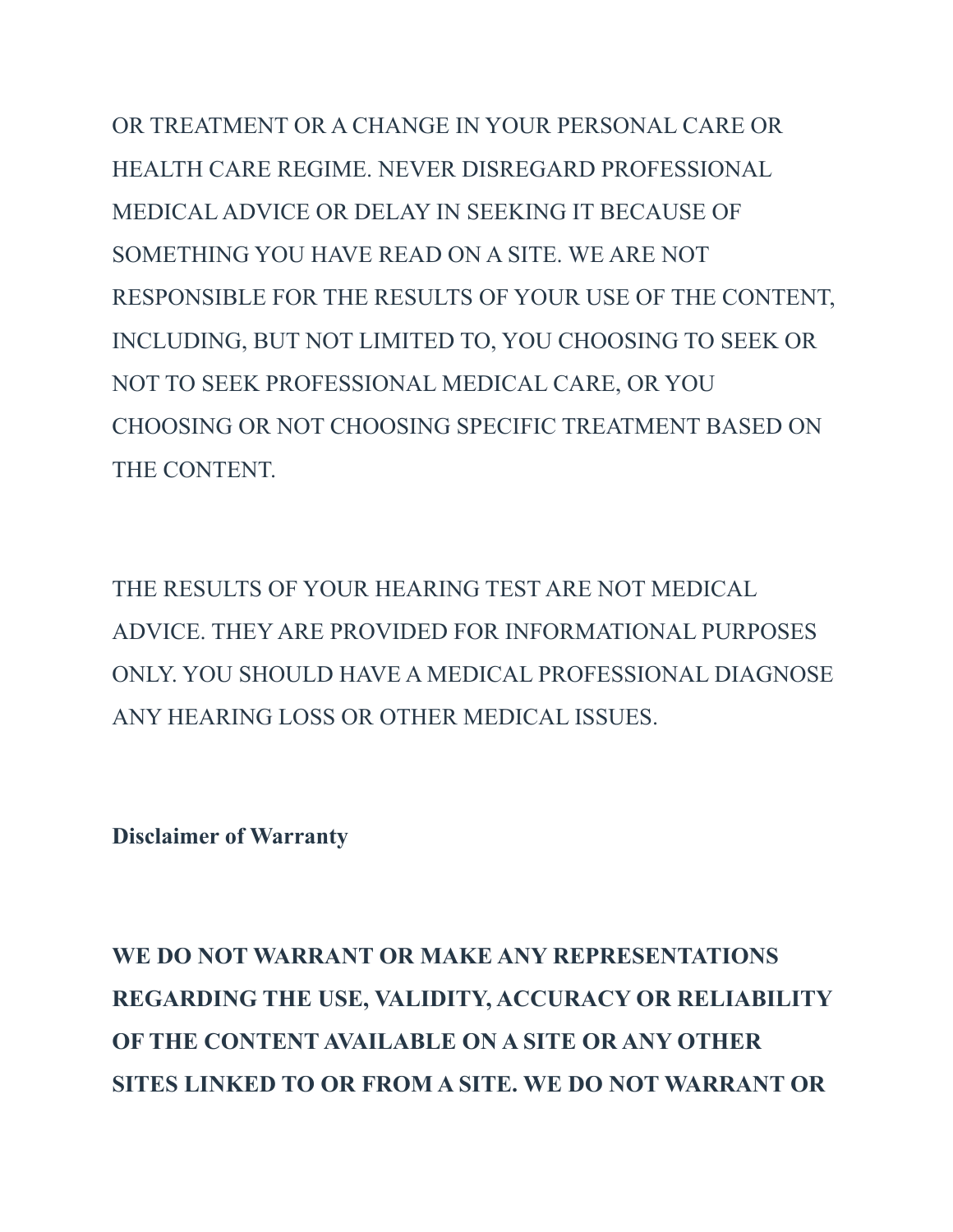**MAKE ANY REPRESENTATIONS REGARDING THE USE, VALIDITY, ACCURACY OR RELIABILITY OF ANY PRODUCT. DOWNLOADING OR OTHERWISE OBTAINING ANY CONTENT THROUGH A SITE IS DONE AT YOUR OWN RISK. THE CONTENT OF A SITE IS PROVIDED "AS IS" AND ON AN "AS AVAILABLE" BASIS, WITHOUT WARRANTIES OF ANY KIND EITHER EXPRESS OR IMPLIED. TO THE FULLEST EXTENT POSSIBLE UNDER APPLICABLE LAW, WE DISCLAIM ALL WARRANTIES, EXPRESS OR IMPLIED, INCLUDING, BUT NOT LIMITED TO, IMPLIED WARRANTIES OF MERCHANTABILITY, FITNESS FOR A PARTICULAR PURPOSE, AND NONINFRINGEMENT.**

**Limitation of Liability**

**WE AND OUR AFFILIATES, SUBSIDIARIES, DIVISIONS AND RELATED COMPANIES AS WELLAS OUR AGENTS, SUPPLIERS, SERVICE PROVIDERS AND RETAILERS (COLLECTIVELY, THE "RELEASEES") WILL NOT BE LIABLE FOR ANY DAMAGES OF ANY KIND ARISING OUT OF OR RELATING TO THIS AGREEMENT OR THE USE OR THE INABILITY TO USE A SITE, A SITE'S CONTENT OR EXTERNAL LINKS, INCLUDING BUT NOT LIMITED TO DAMAGES CAUSED BY OR RELATED TO ERRORS,**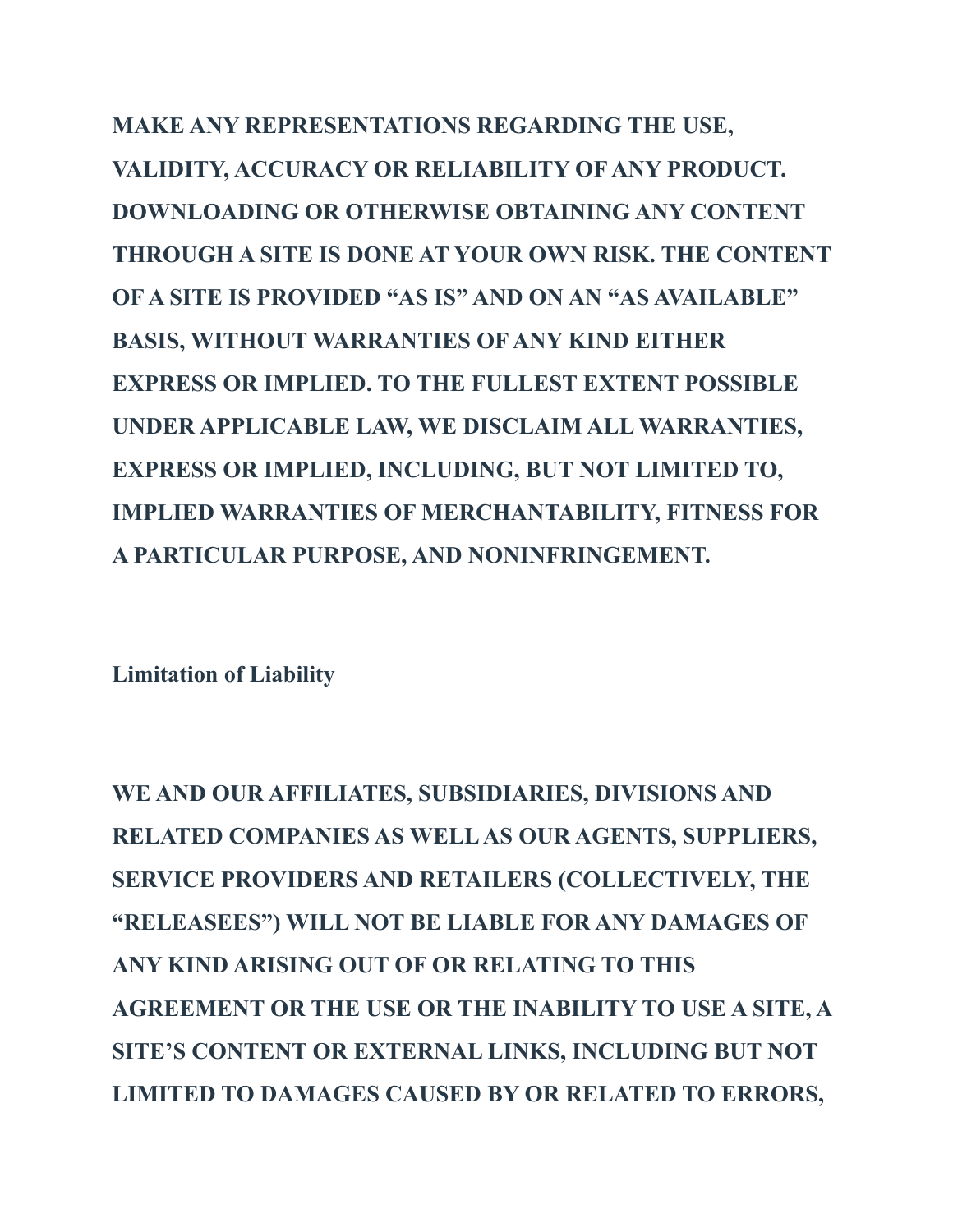### **OMISSIONS, INTERRUPTIONS, DEFECTS, DELAY IN OPERATION OR TRANSMISSION, OR ANY COMPUTER VIRUS OR FAILURE.**

**RELEASEES WILLALSO NOT BE LIABLE FOR ANY INDIRECT, SPECIAL, INCIDENTAL, EXEMPLARY, PUNITIVE OR CONSEQUENTIAL DAMAGES OR ANY LOSS OF DATA OR PROFITS, EVEN IF WE HAVE BEEN ADVISED OF THE POSSIBILITY OF SUCH DAMAGES. RELEASEES ALSO SHALL NOT HAVE ANY LIABILITY OR RESPONSIBILITY FOR ANY ACTS, OMISSIONS OR CONDUCT OF ANY USER OR OTHER THIRD PARTY.**

**SOME JURISDICTIONS DO NOT ALLOW THE EXCLUSION OR LIMITATION OF CERTAIN DAMAGES, SO THE ABOVE LIMITATIONS MAY NOT APPLY TO YOU.**

**REGARDLESS OF THE PREVIOUS SENTENCES, IF WE ARE FOUND TO BE LIABLE, OUR LIABILITY TO YOU OR TO ANY THIRD PARTY IS LIMITED TO THE GREATER OF THE ACTUAL TOTALAMOUNT RECEIVED BY US FROM YOU OR THE**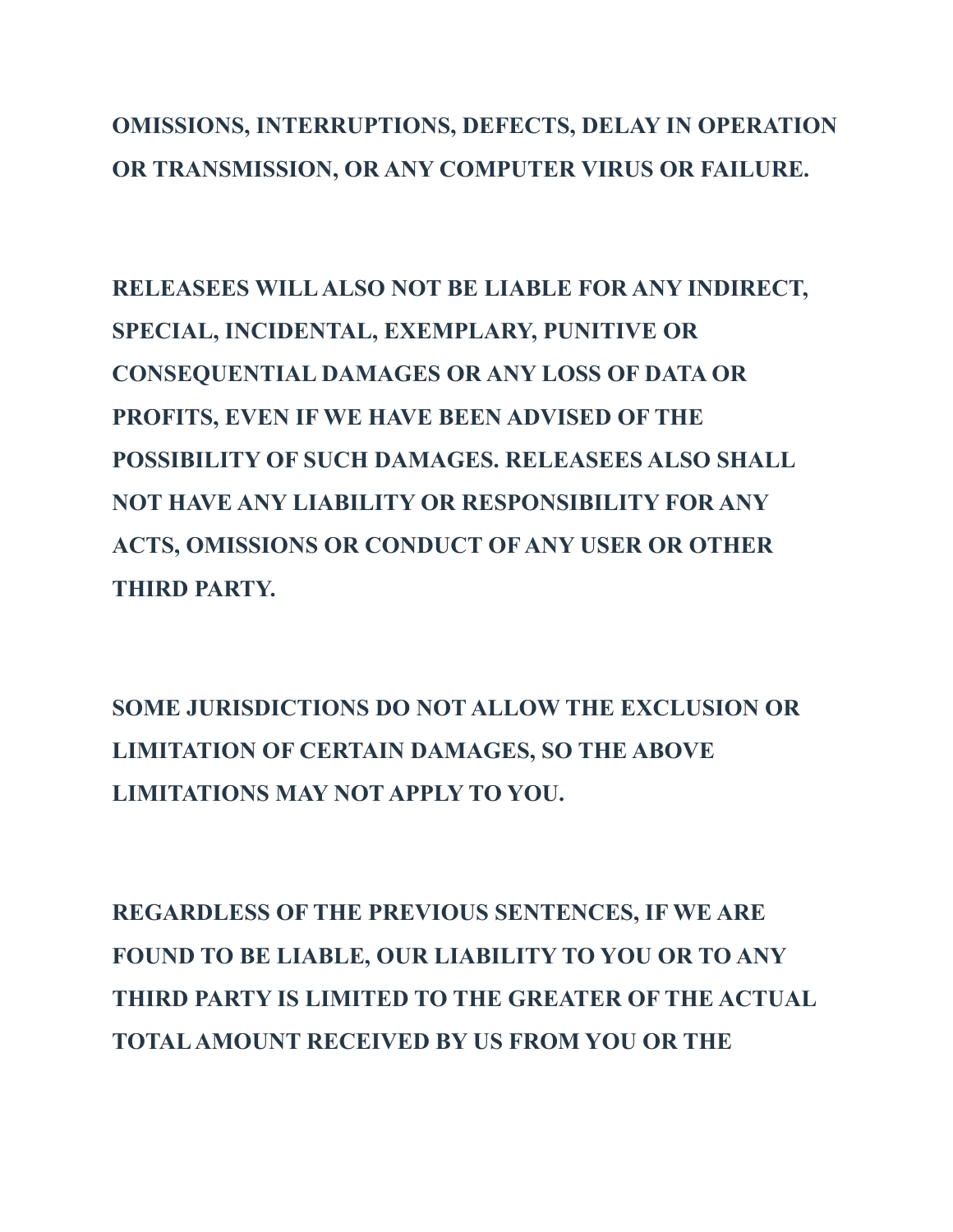### **LOWEST LIABILITY LIMITATION ALLOWED BY APPLICABLE LAW.**

#### **Indemnity**

You agree to indemnify, defend and hold us and the Releasees and all of our directors, officers, employees, agents, shareholders, successors, assigns, and contractors harmless from and against any and all claims, damages, suits, actions, liabilities, judgments, losses, costs (including without limitation reasonable attorneys' fees) or other expenses that arise directly or indirectly out of or from (i) your breach of any provision of this Agreement; (ii) your activities in connection with a Site; or (iii) the Content or other information you provide to us through a Site. We reserve the right, at your expense, to assume the exclusive defense and control of any matter for which you are required to indemnify us, and you agree to cooperate with our defense of these claims. We will use reasonable efforts to notify you of any such claim, action, or proceeding upon becoming aware of it.

#### **New Jersey Residents**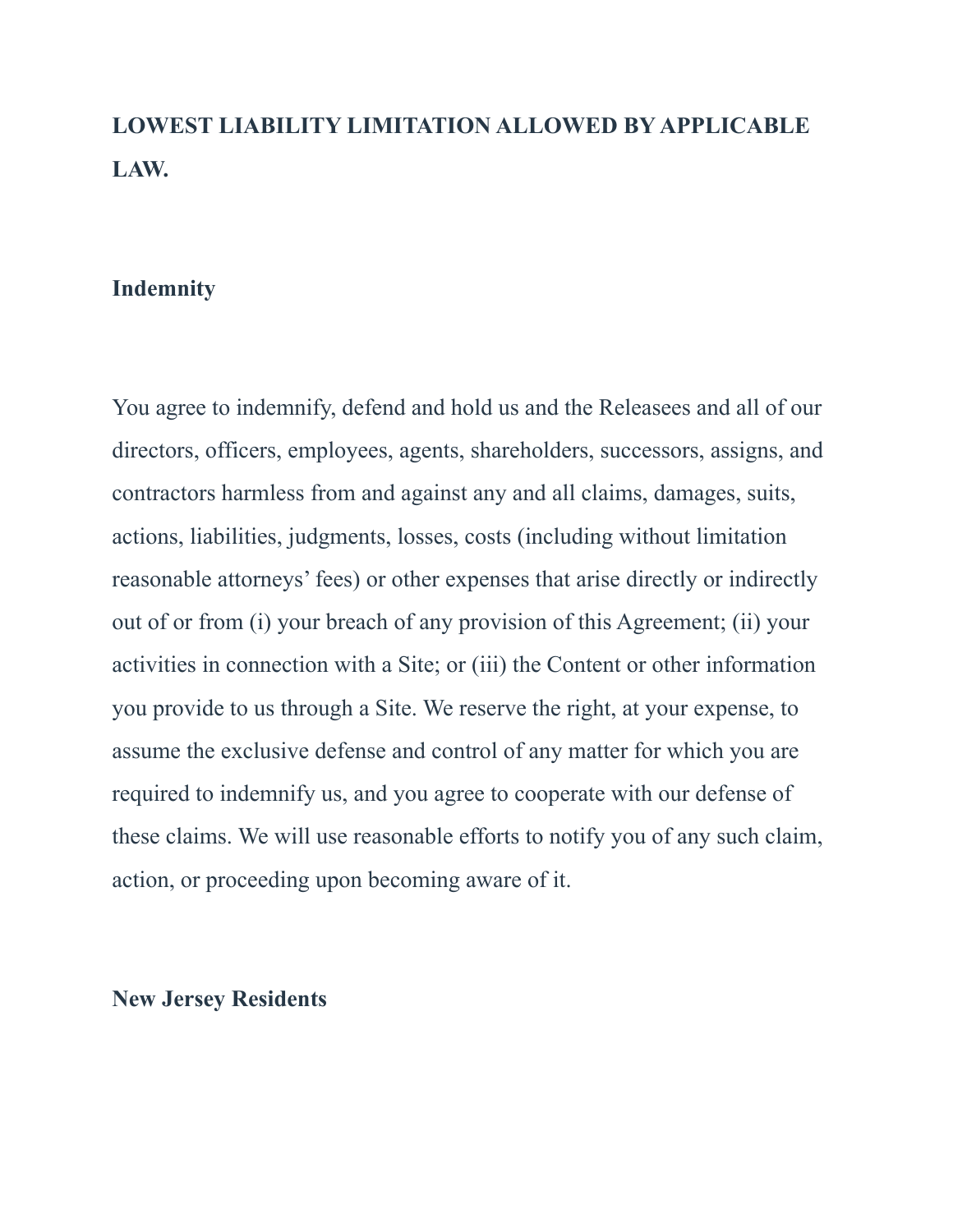If you are a consumer residing in New Jersey, the following provisions of this Agreement do not apply to you (and do not limit any rights that you may have) to the extent that they are unenforceable under New Jersey law: (a) Disclaimer of Warranty; (b) Limitation of Liability; (c) Indemnity; and (d) under Disputes, the Arbitration and Class Action Waiver and the governing law provisions (solely to the extent that your rights as a consumer residing in New Jersey are required to be governed by New Jersey law). According to N.J.S.A. 56:12-16, you may have additional rights if you are a New Jersey resident and other provisions of this Agreement are found to violate an established legal right.

#### **Consent to Communication**

When you use a Site or send communications to us through a Site, you are communicating with us electronically. You consent to receive electronically any communications related to your use of a Site. We may communicate with you by email or by posting notices on the Site. You agree that all agreements, notices, disclosures and other communications that are provided to you electronically satisfy any legal requirement that such communications be in writing. All notices from us intended for receipt by you shall be deemed delivered and effective when sent to the email address you provide to us. Please note that by submitting content, creating a Registered User Account,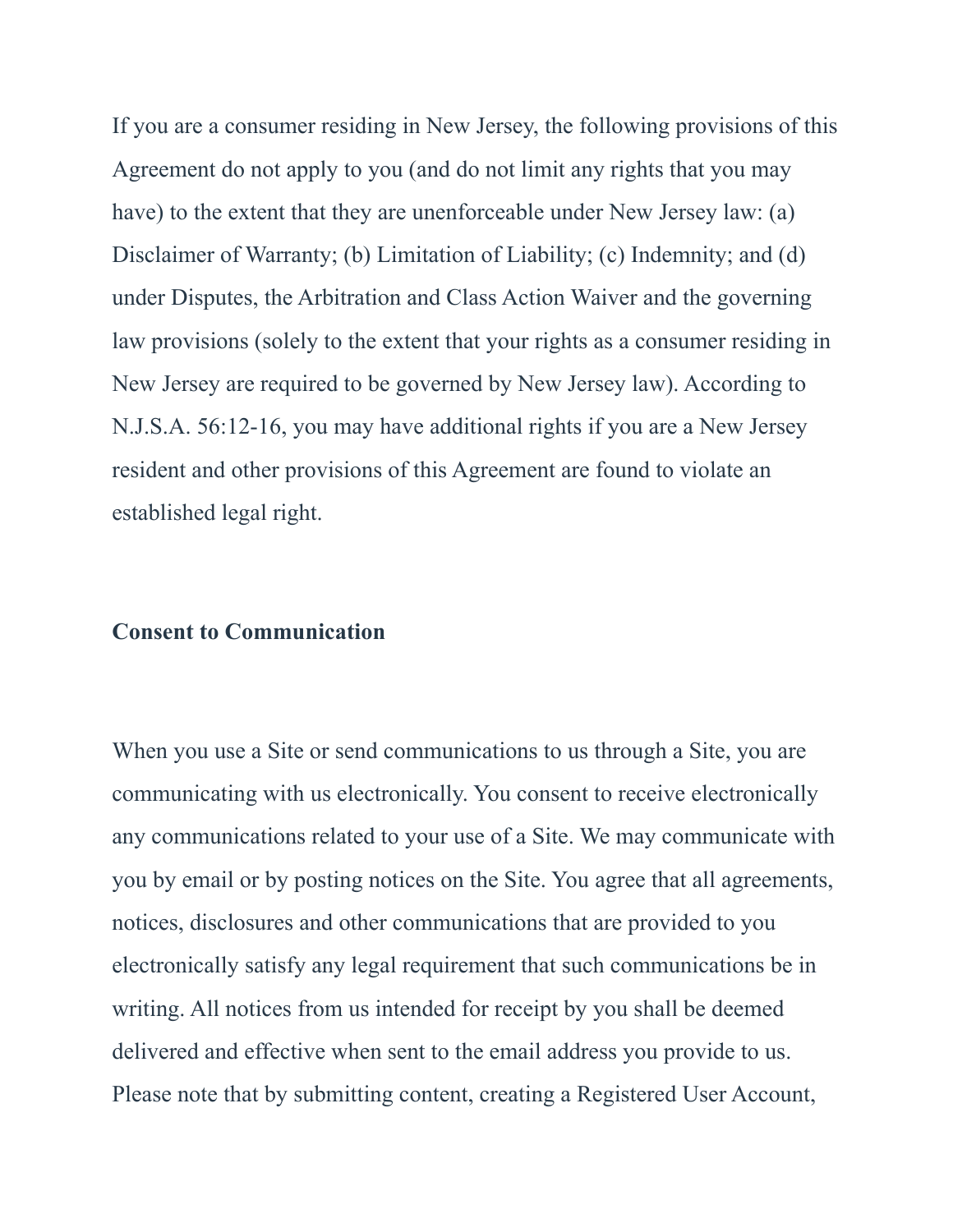or otherwise providing us with your email address, postal address or phone number, you are agreeing that we or our agents may contact you at that address or number in a manner consistent with our [Privacy Policy.](https://iowahearing.alpacaaudiology.com/privacy)

#### **Severability**

If any provision of this Agreement is held to be invalid or unenforceable, it shall be replaced in interpretation by a valid and enforceable term that most closely aligns with the intent of the original provision. If that is not possible, the provision shall be removed, and the rest of the Agreement will be enforceable.

[Back to the Top](https://iowahearing.alpacaaudiology.com/american-hearing-centers-terms-and-conditions/#top)

**Disputes, Arbitration and Class Action Waiver**

### **PLEASE READ THIS SECTION CAREFULLY – IT MAY SIGNIFICANTLY AFFECT YOUR LEGAL RIGHTS, INCLUDING YOUR RIGHT TO FILE A LAWSUIT IN COURT.**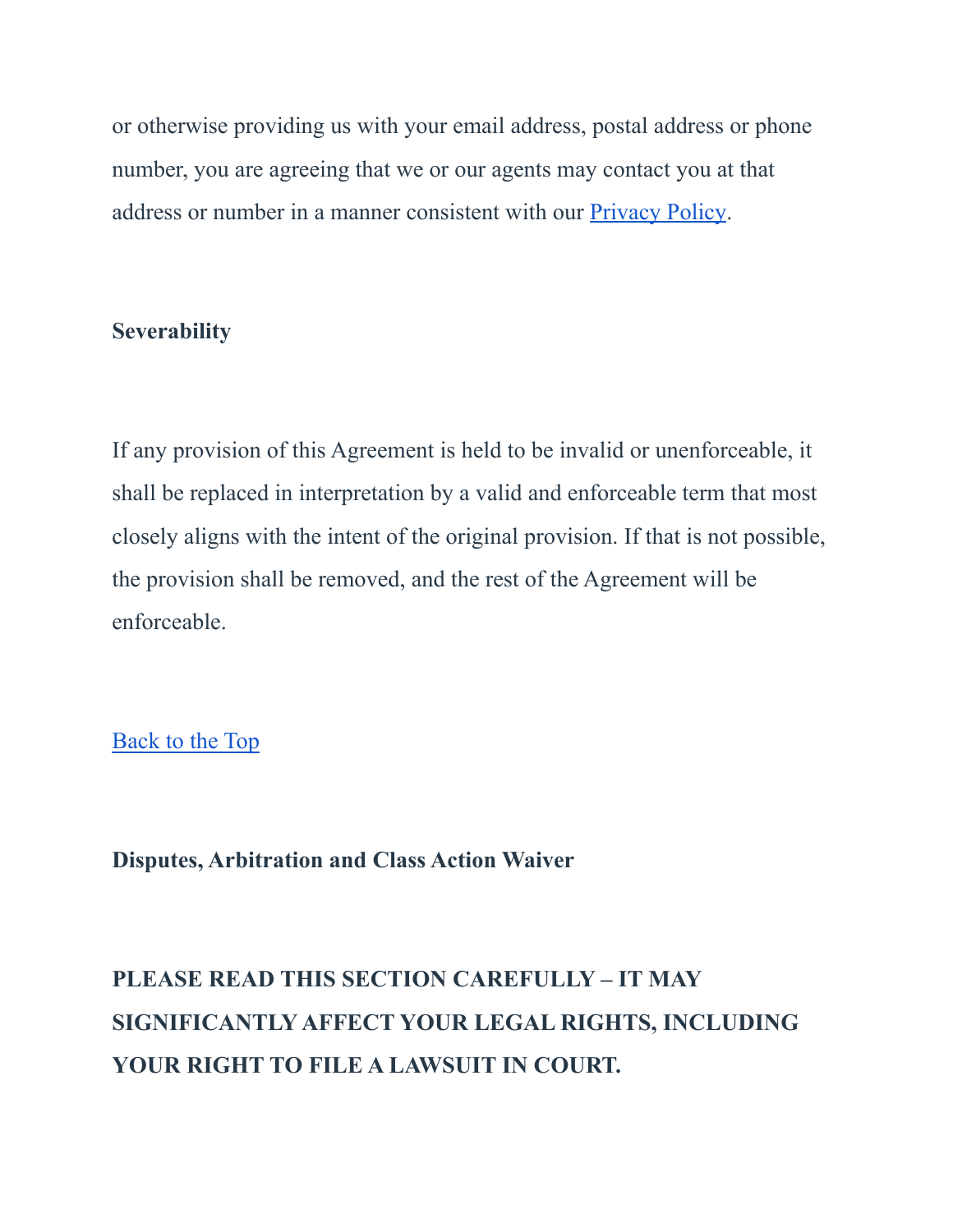ARBITRATION USES A NEUTRAL ARBITRATOR INSTEAD OF A JUDGE OR JURY, ALLOWS FOR MORE LIMITED DISCOVERY THAN IN COURT, AND IS SUBJECT TO VERY LIMITED REVIEW BY COURTS. YOU MAY CHOOSE TO BE REPRESENTED BY A LAWYER IN ARBITRATION OR PROCEED WITHOUT ONE. THIS ARBITRATION PROVISION SHALL SURVIVE TERMINATION OF THIS AGREEMENT.

Any dispute, claim or controversy arising out of or relating to this Agreement, other agreements on the Site, or the Privacy Policy, or the breach, termination, enforcement, interpretation or validity thereof, including the determination of the scope or applicability of this agreement to arbitrate, shall be either determined by binding arbitration in Springfield, Missouri before one arbitrator or submitted to small claims court in the city of Springfield, Missouri. If the arbitrator finds this location to be unreasonably burdensome to you, a new location may be selected or arbitration may be conducted over the phone, using video conferencing, or similar. You may be entitled to an in-person hearing near your place of residence. Judgment on the award may be entered in any court having jurisdiction. This clause shall not preclude parties from seeking provisional remedies in aid of arbitration from a court of appropriate jurisdiction. Any arbitration arising out of or related to this Agreement shall be conducted in accordance with the expedited procedures set forth in the JAMS Comprehensive Arbitration Rules and Procedures as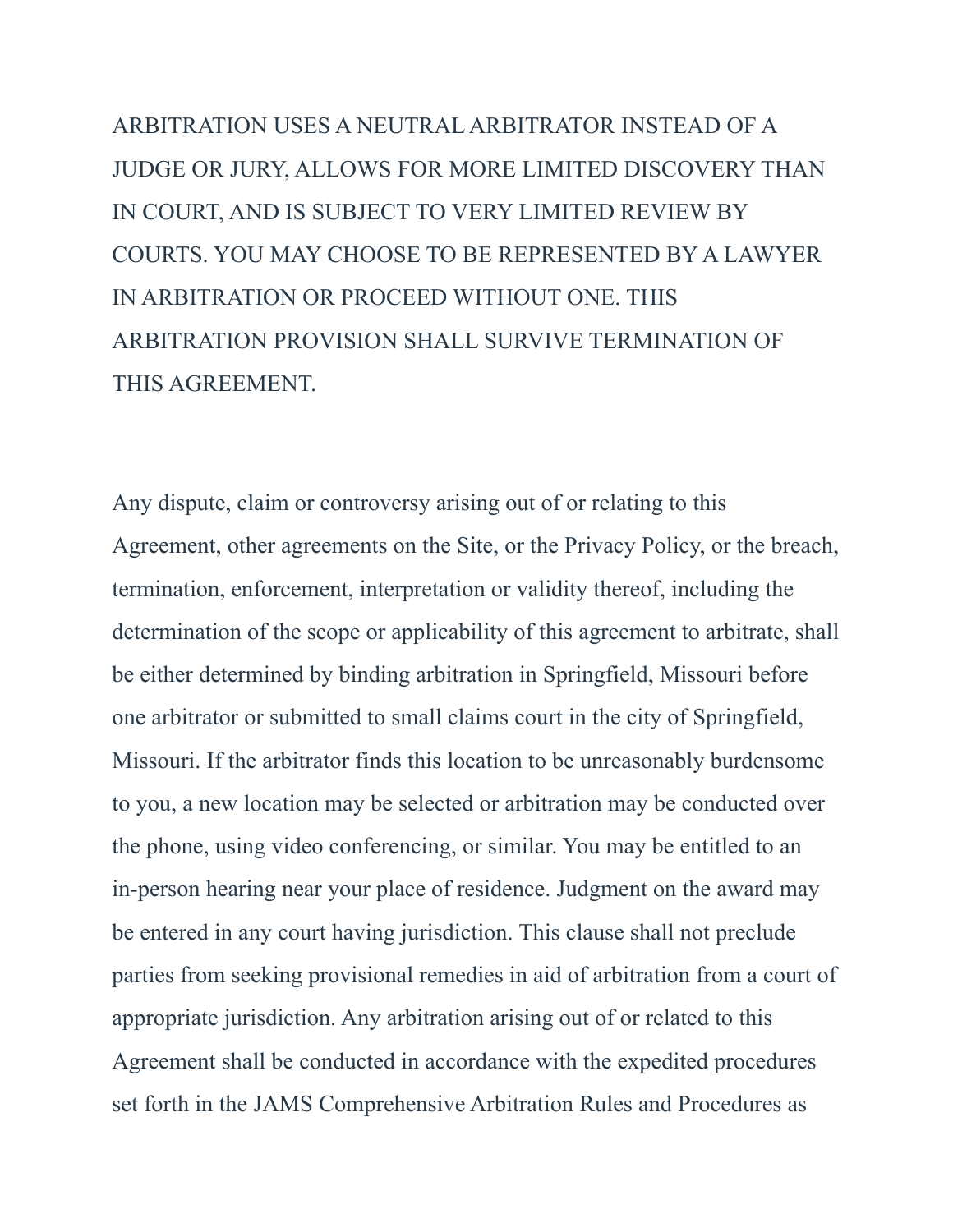those Rules exist on the effective date of this Agreement, including Rules 16.1 and 16.2 of those Rules.

*No Class Actions:* YOU AND WE AGREE THAT EACH MAY BRING CLAIMS AGAINST THE OTHER ONLY IN YOUR OR OUR INDIVIDUAL CAPACITY, AND NOT AS A PLAINTIFF OR CLASS MEMBER IN ANY PURPORTED CLASS OR REPRESENTATIVE PROCEEDING. Further, unless both you and we agree otherwise, the arbitrator may not consolidate more than one person's claims with your claims and may not otherwise preside over any form of a representative or class proceeding. If this specific provision is found to be unenforceable, then the entirety of this arbitration provision shall be null and void. The arbitrator may award declaratory or injunctive relief only in favor of the individual party seeking relief and only to the extent necessary to provide relief warranted by that party's individual claim.

*Seeking Arbitration:* If you elect to seek arbitration or file a small claim court action, you must first send to us, by certified mail, a written notice of your claim ("**Notice**"). The Notice to us must be addressed to: 1525 E Republic Rd. Suite B-135 Springfield, MO 65804. If we initiate arbitration, we will send a written Notice to an email address you have previously provided to us, if available. We may also use any other means to contact you, including a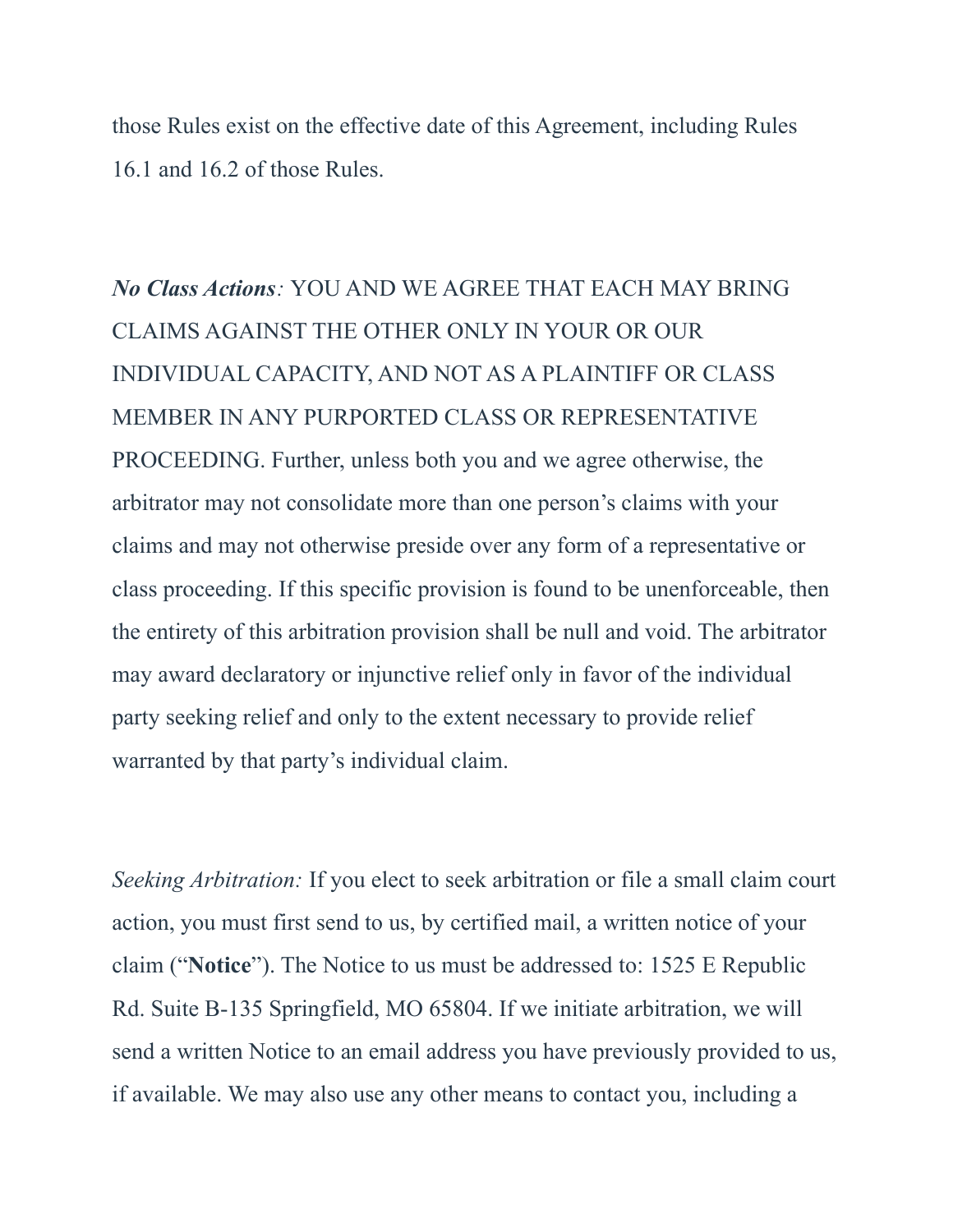message in your Account. A Notice, whether sent by you or by us, must (a) describe the nature and basis of the claim or dispute; and (b) set forth the specific relief sought ("**Demand**"). If you and we do not reach an agreement to resolve the claim within 30 days after the Notice is received, you or we may commence an arbitration proceeding or file a claim in small claims court. Arbitration forms can be downloaded from [www.jamsadr.com](https://www.jamsadr.com/). If you are required to pay a filing fee, after we receive Notice that you have commenced arbitration, we will promptly reimburse you for your payment of the filing fee, unless your claim is for greater than US\$10,000 or the arbitrator determines the claims are frivolous, in which event you will be responsible for filing fees.

*Hearing:* If your claim is for US\$10,000 or less, we agree that you may choose whether the arbitration will be conducted solely on the basis of documents submitted to the arbitrator, through a telephonic or video hearing, or by an in-person hearing as established by the JAMS Rules. If your claim exceeds US\$10,000, the right to a hearing will be determined by the JAMS Rules. In the event that the arbitration will be conducted solely on the basis of submitted documents, the arbitrator's decision and award will be made and delivered within six (6) months of the selection of the arbitrator, unless extended by the arbitrator. Except as expressly set forth herein, the payment of all filing, administration and arbitrator fees will be governed by the JAMS Rules.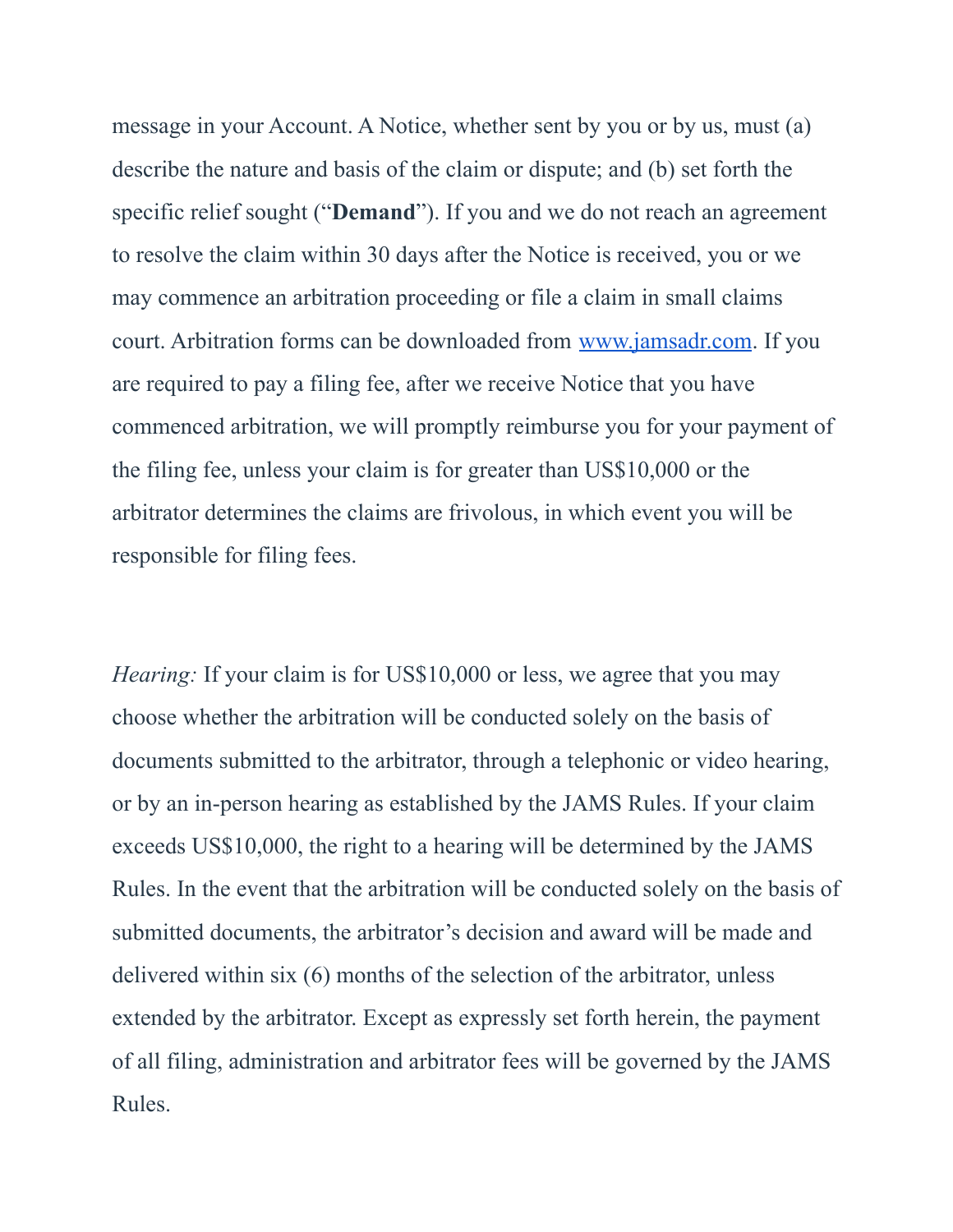*Award:*In the event arbitration awards you damages of an amount at least \$100 greater than our last documented settlement offer, we will pay your awarded damages or \$2,500, whichever is greater.

*Injunctive Relief:* Notwithstanding the foregoing, you and we both agree that you or we may sue in court to enjoin infringement or other misuse of intellectual property rights or in other scenarios where injunctive relief is appropriate. In the event a court or arbitrator having jurisdiction finds any portion of this Agreement unenforceable, that portion shall not be effective and the remainder of the Agreement shall remain effective. No waiver, express or implied, by either party of any breach of or default under this Agreement will constitute a continuing waiver of such breach or default or be deemed to be a waiver of any preceding or subsequent breach or default.

*Confidentiality:* The parties shall maintain the confidential nature of the arbitration proceeding and the Award, including the hearing, except as may be necessary to prepare for or conduct the arbitration hearing on the merits, or except as may be necessary in connection with a court application for a preliminary remedy, a judicial challenge to an award or its enforcement, or unless otherwise required by law or judicial decision.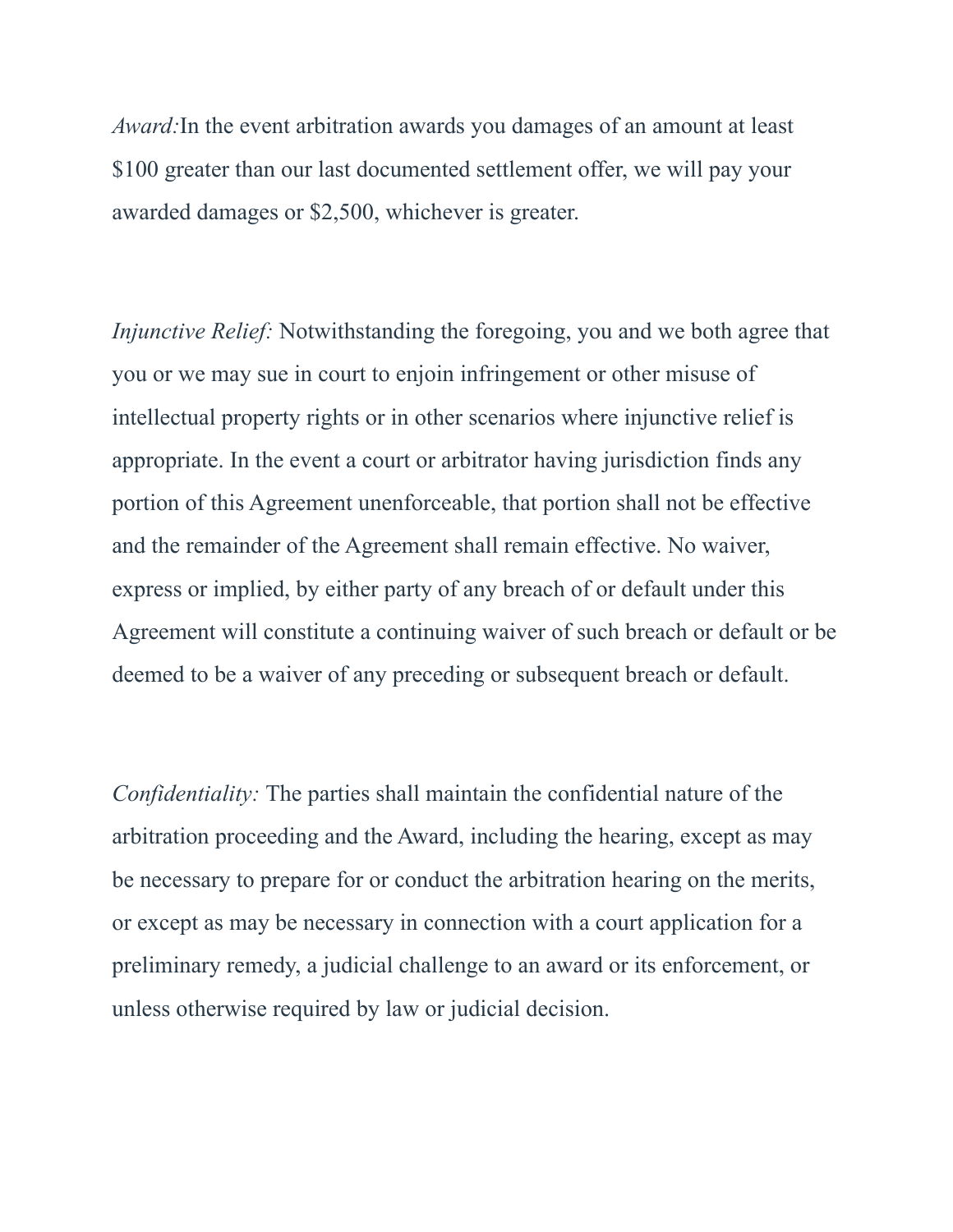*Governing Law and Rules:* This Agreement and the rights of the parties hereunder shall be governed by and construed in accordance with the laws of Missouri, exclusive of conflict or choice of law rules. The parties acknowledge that this Agreement evidences a transaction involving interstate commerce. Notwithstanding the provision in the preceding paragraph with respect to applicable substantive law, any arbitration conducted pursuant to the terms of this Agreement shall be governed by the Federal Arbitration Act (9 U.S.C., Secs. 1-16). In any arbitration arising out of or related to this Agreement, the arbitrator is not empowered to award punitive or exemplary damages, except where permitted by statute, and the parties waive any right to recover any such damages. In any arbitration arising out of or related to this Agreement, the arbitrator may not award any incidental, indirect or consequential damages, including damages for lost profits. The parties adopt and agree to implement the JAMS Optional Arbitration Appeal Procedure (as it exists on the effective date of this Agreement) with respect to any final award in an arbitration arising out of or related to this Agreement.

#### [Back to the Top](https://iowahearing.alpacaaudiology.com/american-hearing-centers-terms-and-conditions/#top)

#### **Contacting Us**